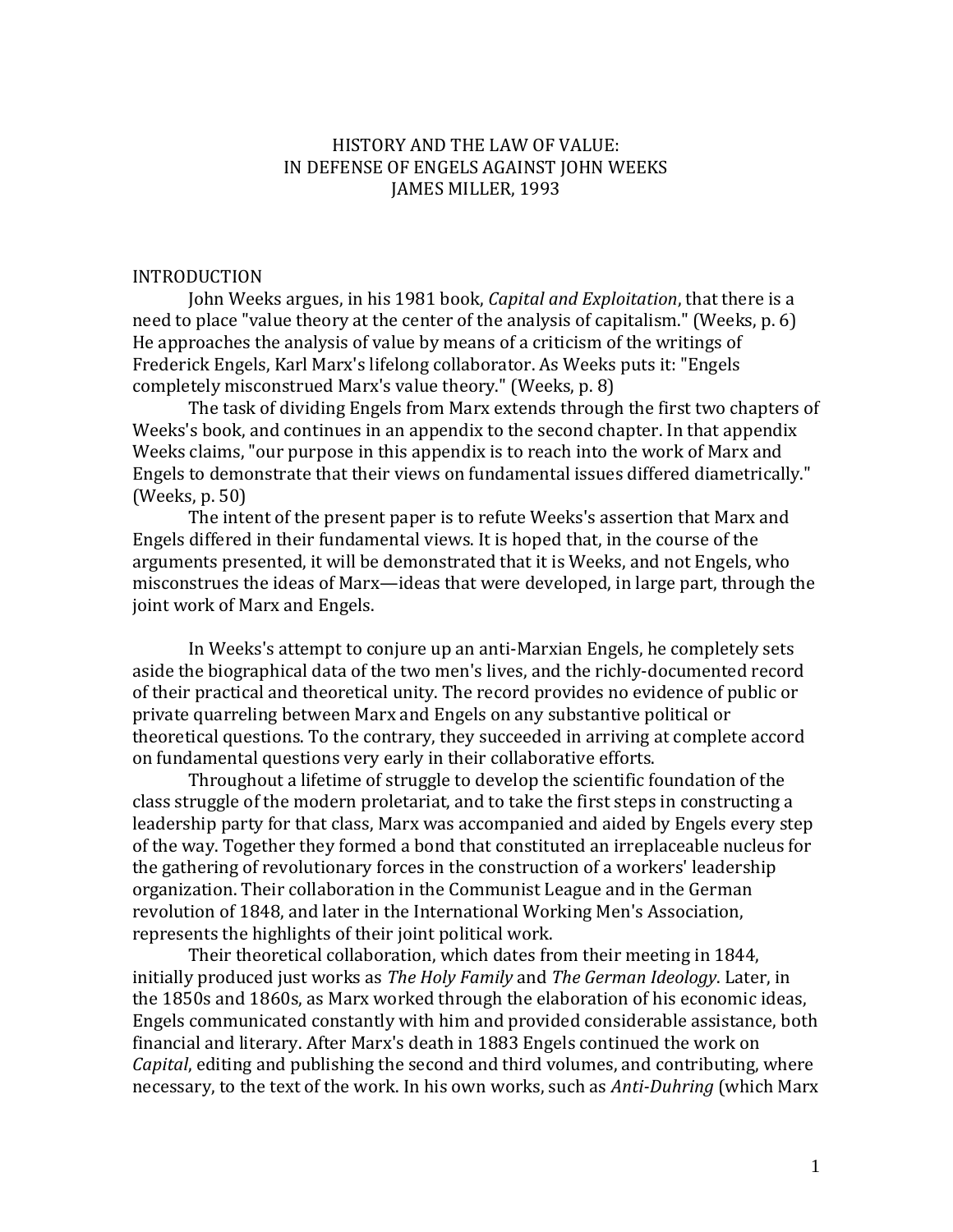read and approved prior to publication) and *Origin of the Family, Private Property and the State*, Engels developed and defended ideas, which the two men shared.

This assessment of the practical and theoretical unity of Marx and Engels is chronicled and explained in a number of biographies, among them *Karl Marx and Friedrich Engels: an Introduction to Their Lives and Work*, by David Riazanov, and *Karl Marx: Man and Fighter*, by Boris Nicolaievsky and Otto Maenchen-Helfen. Weeks, of course, acknowledges the historical record, saying,

In beginning this way, we immediately encounter the work of Marx's closest friend and repeated collaborator, Friedrich Engels. Engels was a towering figure in the world communist movement, a brilliant theoretician himself and responsible for the publication of Volumes II and III of *Capital*, which were left in various degrees of completion when Marx died. Every person who picks up either of the last two volumes of *Capital* owes a debt to Friedrich Engels. (Weeks, p. 8)

How is it possible then, for Weeks to claim that their "views on fundamental issues differed diametrically?" Weeks offers no hypothesis to explain this remarkable assertion, nor does he attempt to review the historical record looking for divergences. Rather, he relies entirely on an analysis of Engels's essay, "Law of Value and Rate of Profit," which is printed as an appendix to the third volume of *Capital*, and was written in 1895 just prior to its publication (although at one point Weeks draws on Engels's book *Anti-Duhring* as well). And it is in this essay that Weeks encounters views, which he believes, are strikingly at odds with those of Marx. Let's examine Engels's essay and Weeks's criticism of it. And as we proceed it will become clear who diverges from whom.

### ENGELS AND SOMBART

Engels begins "Law of Value and Rate of Profit" by responding to some of the early commentary on Marx's third volume from eminent European intellectuals, among them Werner Sombart. Sombart had written a review of Marx's ideas for a German periodical. Engels does not provide any direct quotations from Sombart's review, but paraphrases him as saying,

Value is not manifest in the exchange relation of capitalistically produced commodities; it does not live in the consciousness of the agents of capitalist production; it is not an empirical, but a mental, a logical fact . . . (Engels, 1962, p. 871)

The definition of value provided by Sombart here, and rendered in Engels's words, appears rather unclear, but represents an attempt by a sympathetic intellectual to paraphrase Marx's definition of value. Weeks begins his attack on Engels in the following way: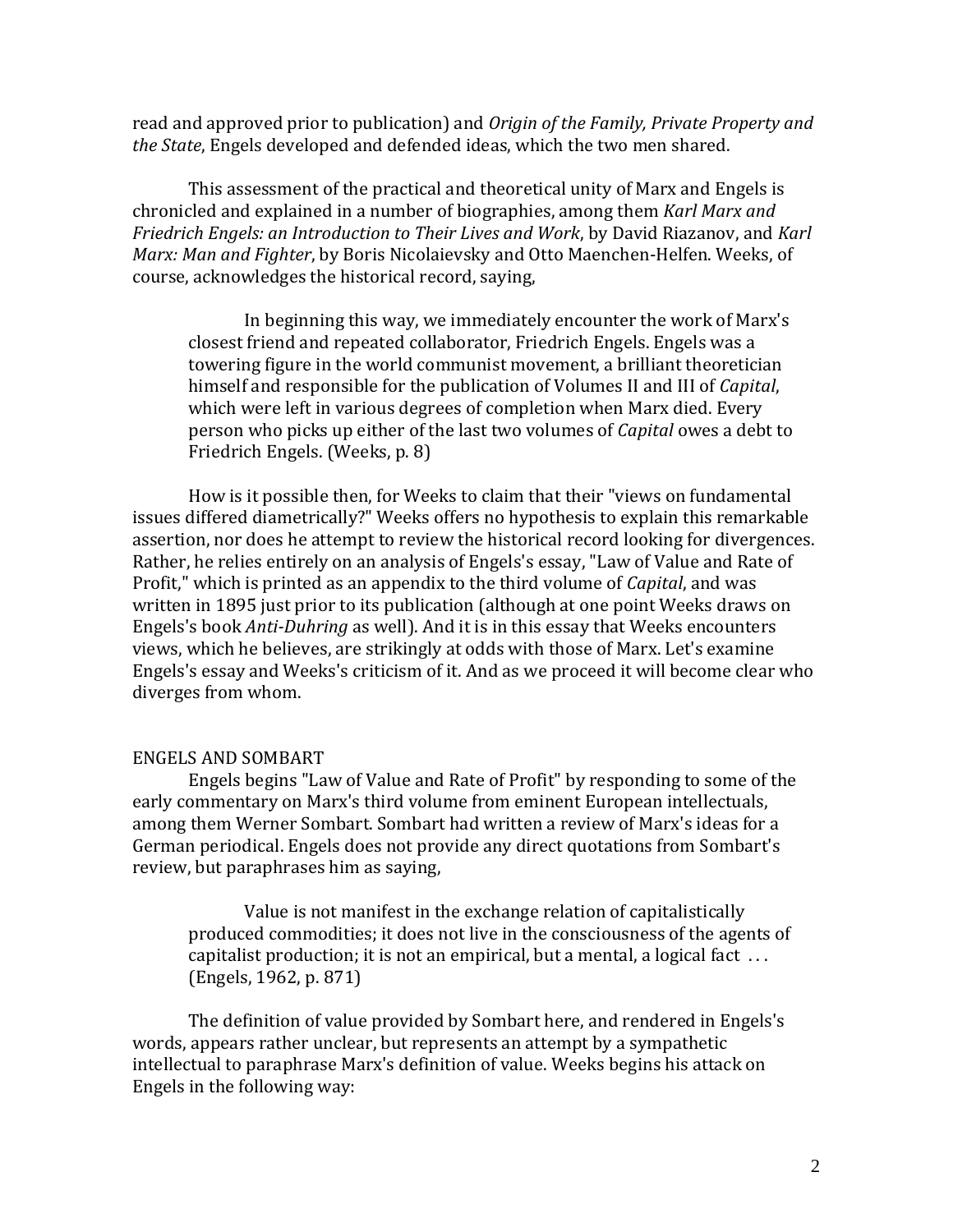In his defense of Marx, Engels begins by considering the interpretation of Marx's theory of value by Sombart, a nineteenth-century German economist who argued that value is not an empirical, but a mental construct. (Weeks, p. 13)

Here Weeks has substituted the word "construct" for "fact." (And he indicates in a footnote that his source for Sombart's definition is Engels's paraphrase, not the Sombart original.) By making this substitution, he then feels justified in indicating that Sombart held an idealist view of value, and that Engels, in agreeing with Sombart, did also. But a "construct" is not a "fact." A "construct" might well be thought of as the opposite of a "fact." Sombart had said that value was a "fact," albeit a "mental" one.

Weeks continues, interpreting Sombart's meaning,

That is, in a capitalist economy, value is not something of the real world, does not exist independently of one's conceiving it, but is a concept that one creates in order to explain reality. Engels agreed with this view, but objected that it was incomplete . . . (Weeks, p. 14)

In saying, "Engels agreed with this view," Weeks is accusing Engels of adapting to an idealist philosophical standpoint, even if only in this one passage. In making this assessment, it would have been better had Weeks expanded upon it a bit to clarify whether he views Engels as an idealist in general.

Now it should be admitted at this point that, lacking access to Sombart's review, it is difficult to make any definitive interpretation of the definition of value contained in it. But in any case, Sombart's supposed idealism is not the issue; Engels's is. But for the sake of argument, let's consider for a moment what justification there might be for saying that value is "a mental, a logical fact."

Marx characterized value as follows:

Not an atom of matter enters into the objectivity of commodities as values; in this it is the direct opposite of the coarsely sensuous objectivity of commodities as physical objects. . . . let us remember that commodities possess an objective character as values only in so far as they are all expressions of an identical social substance, human labor, that their objective character as values is therefore purely social. (Marx, 1977, p. 138)

Later, Marx uses other descriptive terms to characterize the non-materiality of value:

The price or money-form of commodities is, like their form of value generally, quite distinct from their palpable and real bodily form; it is therefore a purely ideal or notional form. (Marx, 1977, p. 189)

If Marx says that value is "purely ideal," "notional," then isn't Sombart more or less on the right track if he says that value is a "mental, a logical fact"? If value is a "social substance" its objective reality can only be determined and measured on a social scale, but since society is made up of individuals, the registration of this social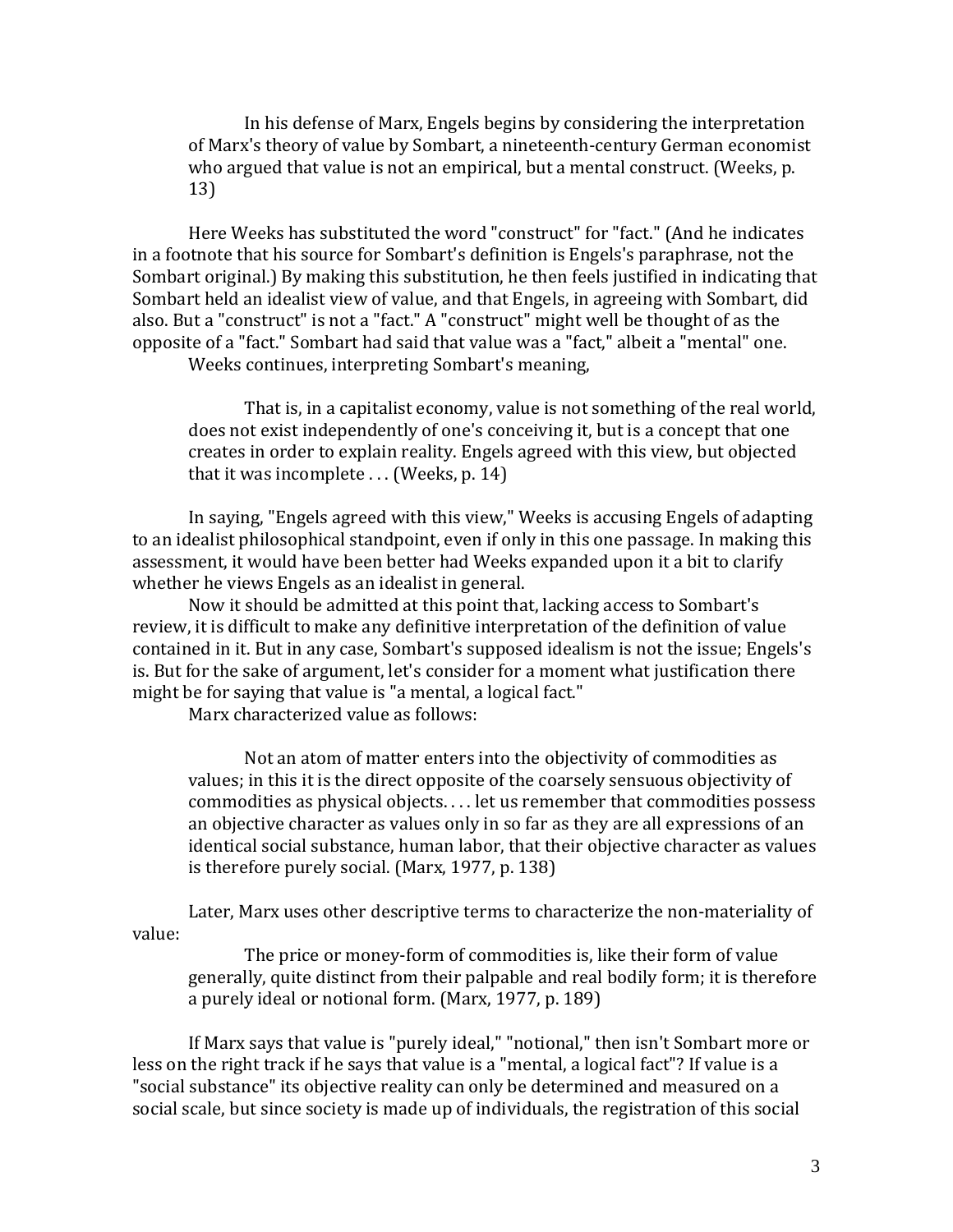reality takes effect through the activities of individuals in association with others, which then becomes reflected in their consciousness (although not in a rational way). The social relations can only become real to the extent that corresponding ideas take shape in the minds of all the participating individuals. But this does not mean that individual mental processes are the determinants of social relations. The immediate determinants are social, but individual minds absorb and reflect these social processes and facilitate the social interactions of economic life. It is in this sense that, "individuals are now ruled by abstractions, whereas earlier they depended on one another." (Marx, 1973, p. 164)

Thus Marx can say that value takes "a purely ideal or notional form" in the minds of individuals. And of course, the recognition of value as social or "mental" does not in the least detract from its objective existence. It is "of the real world," because, under certain circumstances, it forms the social framework within which definite acts of production and distribution are carried out, and thus it can be judged by its results, which are objective, verifiable facts. Social relations are not the same as physical objects, but they are no less a part of the objective world.

Sombart undoubtedly did not progress very far in his attempt to understand Marx's theory of value. Yet he made an effort, and Engels wanted to encourage him. Thus after paraphrasing Sombart's interpretation of Marx a bit further, Engels concludes,

. . . it cannot be said that this conception of the significance of the law of value for the capitalist form of production is wrong. [thus Weeks says, "Engels agreed"] But it does seem to me to be too broad, and susceptible of a narrower, more precise formulation. . . (Engels, 1962, p. 871)

We have seen in what sense Sombart's formula ("a mental, a logical fact") can be regarded as congruent with Marx. Weeks substitutes the word "construct" for "fact" in this formula, thus making Sombart into an idealist, and making Engels, in agreeing with Sombart, an idealist by association. But even if it were true that Engels overlooked an idealist expression in Sombart's words, and merely attempted to focus on what was positive or promising, that in itself would not make an idealist of Engels. One would have to examine Engels's own works as evidence.

And as far as the present essay is concerned, we do not have to wait long for Engels to make his standpoint clear. After his comments on Sombart, Engels deals with an article on the same topic by Conrad Schmidt. Schmidt had written in a letter to Engels that he believed "the law of value within the capitalist form of production to be a pure, although theoretically necessary, fiction." (Engels, 1962, p. 872) Engels rejects this view, saying,

Sombart, as well as Schmidt . . . does not make sufficient allowance for the fact that we are dealing here not only with a purely logical process, but with a historical process and its explanatory reflection in thought, the logical pursuance of its inner connections. (Engels, 1962, p. 872)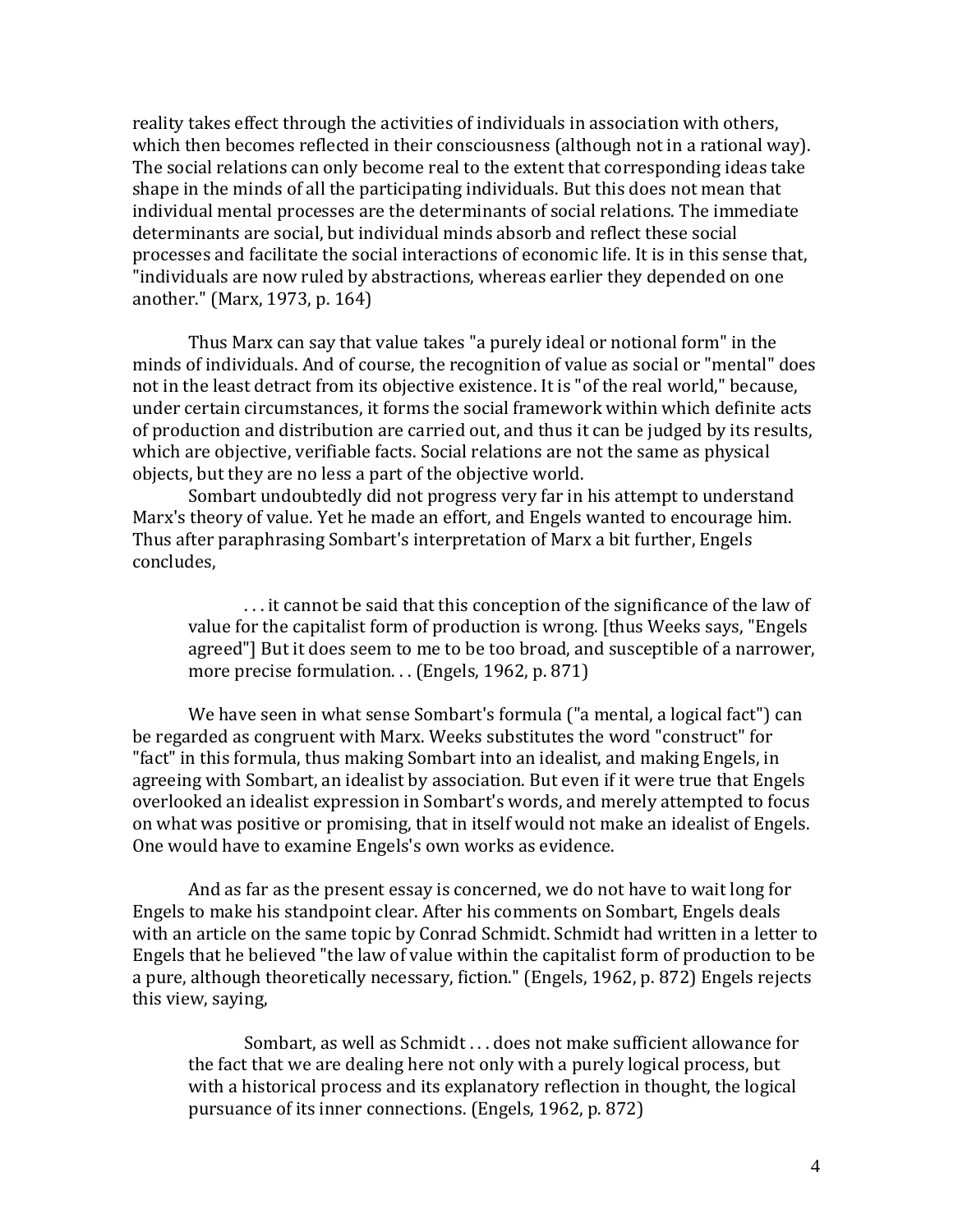This is a clear materialist formulation, but Weeks overlooks it. He has advanced the notion that Engels might be an idealist, but doesn't carry through with an attempt to prove the point.

# ENGELS'S APPROACH TO THE LAW OF VALUE

A good deal of supposed evidence for Weeks's claim that the fundamental views of Marx and Engels "differed diametrically" is found in a four-page section of the essay by Engels currently under consideration. In this section Engels analyzes particular aspects of the history of economic relations, showing how the law of value took shape and evolved over the centuries. For the purposes of this paper, it will be useful to summarize Engels's sketch and reproduce here the key passages, which Weeks finds so un-Marxist.

In introducing his theme that, in precapitalist exchange, commodities tended to exchange according to the amount of labor required for their production, Engels quotes Marx as saying,

The exchange of commodities at their values, or approximately at their values, thus requires a much lower stage than their exchange at their prices of production, which requires a definite level of capitalist development. . . .

Apart from the domination of prices and price movement by the law of value, it is quite appropriate to regard the values of commodities as not only theoretically but also historically prius to the prices of production. This applies to conditions in which the laborer owns his means of production, and this is the condition of the landowning farmer living off his own labor and the craftsman, in the ancient as well as in the modern world. This agrees also with the view we expressed previously, that the evolution of products into commodities arises through exchange between different communities, not between members of the same community. It holds not only for this primitive condition, but also for subsequent conditions, based on slavery and serfdom, and for the guild organization of handicrafts, so long as the means of production involved in each branch of production can be transferred from one sphere to another only with difficulty and therefore the various spheres of production are related to one another, within certain limits, as foreign countries or communist communities. (Cited by Engels, 1962, p. 873; from Marx, 1962, p. 174)

Engels then gives an example of an early form of exchange through which the law of value expressed its development. He points to the barter that was carried on by medieval peasants, a form of exchange in which "the labor time required for the manufacture of the articles obtained . . . in barter" was "fairly accurately" known by the exchanging peasants, since the labor processes involved were easily observable locally. (Engels, 1962, p. 874) In this barter, Engels maintains that,

Not only was the labor time spent on these products the only suitable measure for the quantitative determination of the values to be exchanged; no other was at all possible. Or is it to be believed that the peasant and the artisan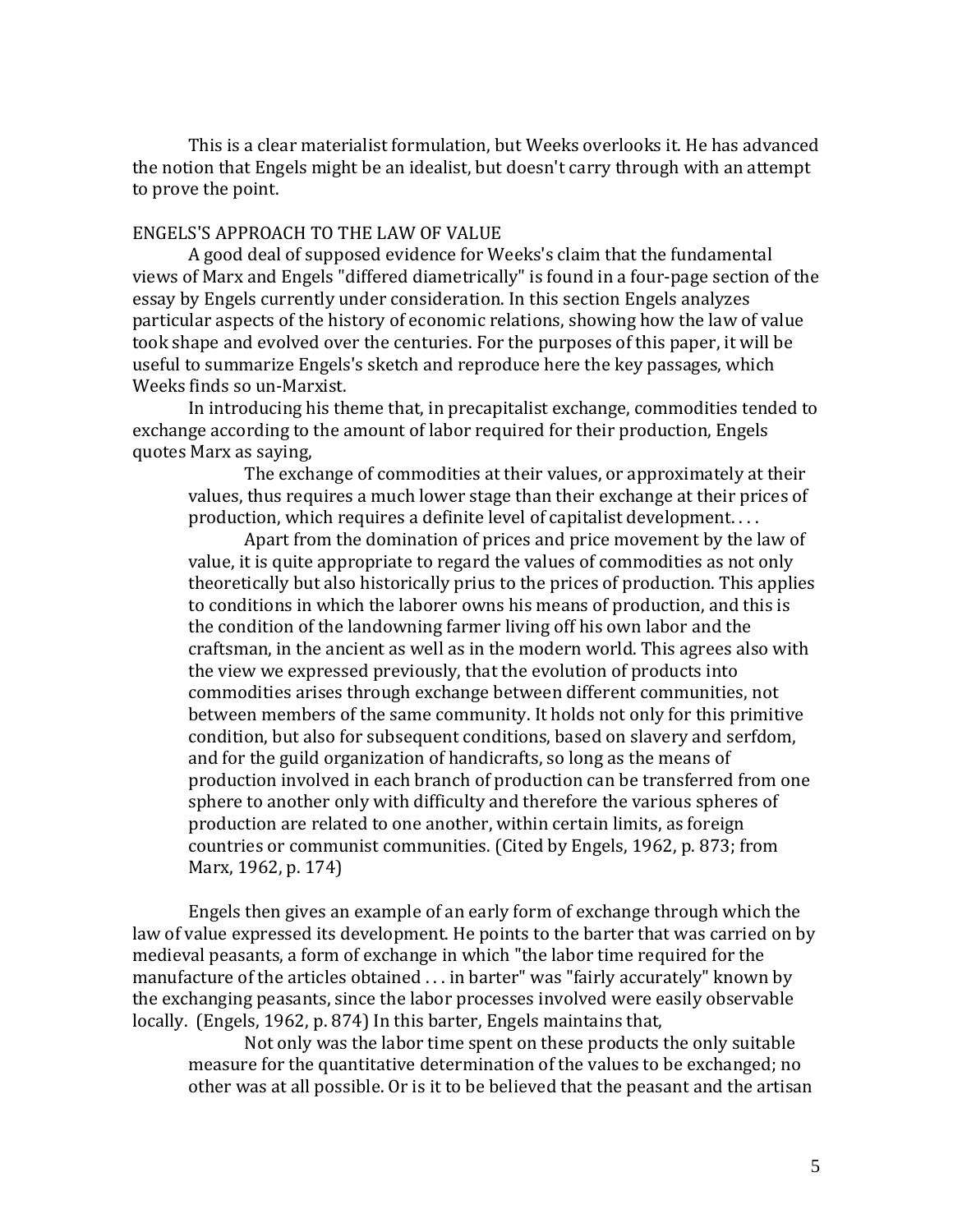were so stupid as to give up the product of ten hours' labor of one person for that of a single hour's labor of another? (p. 874)

At this point, Engels is only concerned with barter. Later he contemplates the introduction of money into the bartering communities:

From the moment money penetrates into this mode of economy, the tendency towards adaptation to the law of value (in the Marxian formulation, nota bene!) grows more pronounced on the one hand, while on the other it is already interrupted by the interference of usurers' capital and fleecing by taxation; the periods for which prices, on the average, approach to within a negligible margin of values begin to grow longer. (p. 874)

But how, in this barter on the basis of quantity of labor, was the latter to be calculated, even if only indirectly and relatively, for products requiring longer labor, interrupted at irregular intervals, and uncertain in yield—e.g. grain or cattle? And among people, to boot, who could not calculate? Obviously, only by means of a lengthy process of zigzag approximation, often feeling the way here and there in the dark, and, as is usual, learning only through mistakes. But each one's necessity for covering his outlay on the whole always helped to return to the right direction; and the small number of kinds of articles in circulation, as well as the often century-long stable nature of their production, facilitated the attaining of this goal. (p. 875)

From the practical point of view, money became the decisive measure of value, all the more as the commodities entering trade became more varied, the more they came from distant countries and the less, therefore, the labor time necessary for their production could be checked. . . . partly their own consciousness of the value-measuring property of labor had been fairly well dimmed by the habit of reckoning with money; in the popular mind money began to represent absolute value. (p. 876)

In a word: the Marxian law of value holds generally, as far as economic laws are valid at all, for the whole period of simple commodity production, that is, up to the time when the latter suffers a modification through the appearance of the capitalist form of production. Up to that time prices gravitate towards the values fixed according to the Marxian law and oscillate around these values, so that the more fully simple commodity production develops, the more the average prices over long periods uninterrupted by external violent disturbances coincide with values within a negligible margin. Thus the Marxian law of value has general economic validity for a period lasting from the beginning of exchange, which transforms products into commodities, down to the 15th century of the present era. But the exchange of commodities dates from a time before all written history, which in Egypt goes back to at least 2,500 B.C., and perhaps 5,000 B.C., and in Babylon to 4,000 B.C., perhaps 6,000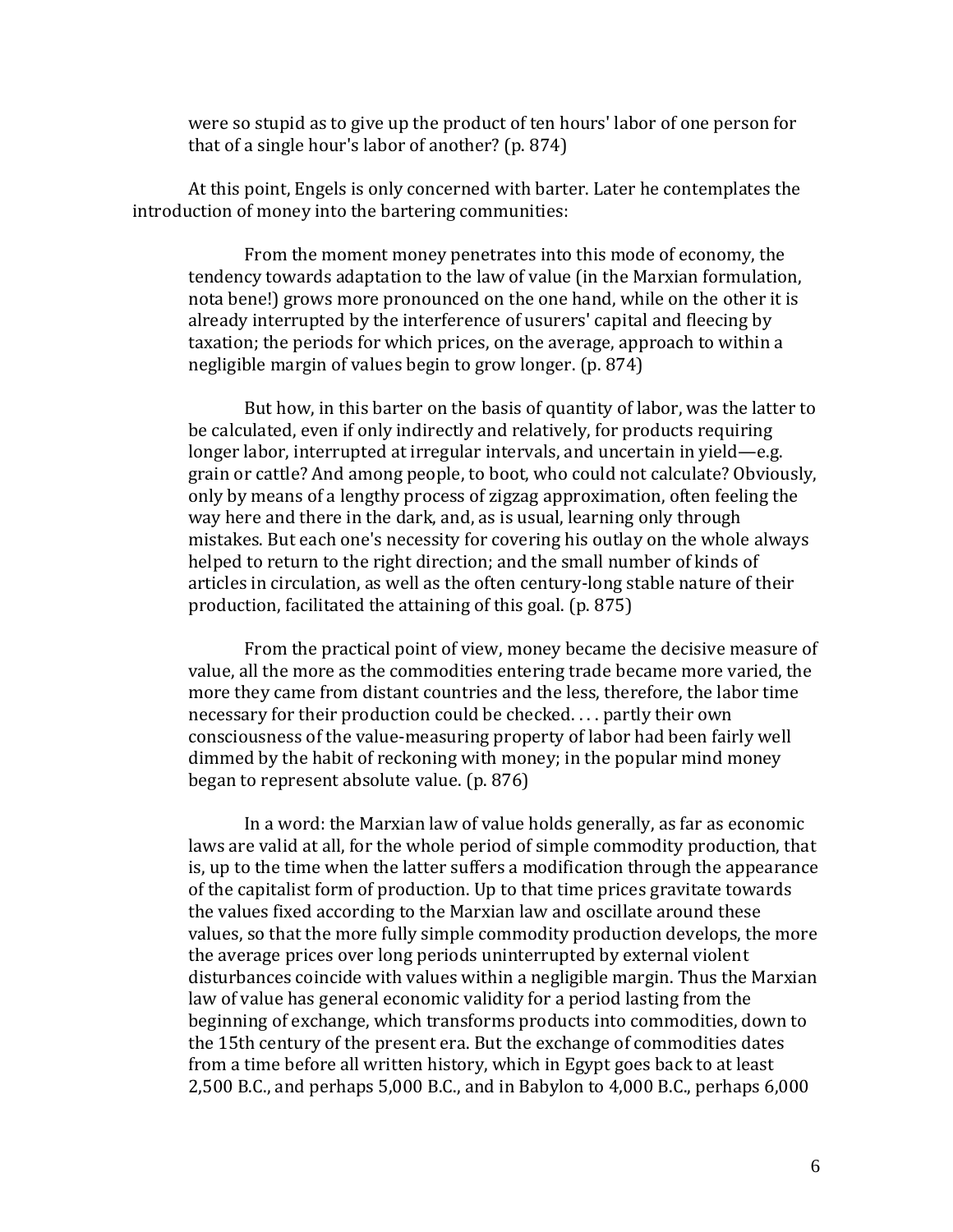B.C.; thus the law of value has prevailed during a period of from five to seven thousand years. (p. 876)

# WEEKS VS. ENGELS ON BARTER AND MONEY

On the topic of medieval peasant barter, Weeks objects to Engels's assertion that the peasants were able rely on their knowledge of local conditions of production to enter into barter relations involving the exchange of products representing equal amounts of labor. Initially, what concerns Weeks is not so much the question of whether or not the peasants consciously used labor time as a standard of measuring values, but that it doesn't seem to him likely that they would abandon the labor-time standard once money is brought into the local economy. Weeks argues:

. . . it is not obvious why money should play an obfuscating role. If peasants and artisans have direct knowledge of the concrete labor time expended in production of commodities, and exchange is based on this knowledge, the introduction of money merely requires the seller to keep in mind how much of his labor time is exchanged against a given quantity of the money commodity when he becomes a buyer of a commodity whose embodied labor time he knows. In other words, if labor times are known, they are known whether exchanges involve money or not. (Weeks, p. 18)

Engels had said that the tendency toward adaptation to the Marxian law of value grew more pronounced with the penetration of money into the local economy. But the introduction of money only initiated a process of change in the habits and thinking of the peasants. Engels argued that their consciousness of labor time became "fairly well dimmed" by the use of money—implying that the transition to money exchange extended over many generations. Of course, the time period of the transition from barter to money exchange varied at different historical periods where this process occurred in different parts of the world. But it could not have taken place in an overnight fashion as Weeks assumes. One must also take into account the growth of market relations, so that the products offered for exchange in each locality increasingly came from more remote areas.

In terms of the historical transition to commodity exchange with money as medium of exchange, Marx, like Engels, was of the view that money played an "obfuscating role." As he explained,

It is not at all apparent on its face that its character of being money is merely the result of social processes; it is money. This is all the more difficult since its immediate use value for the living individual stands in no relation whatever to this role, and because, in general, the memory of use value, as distinct from exchange value, has become entirely extinguished in this incarnation of pure exchange value. (Marx, 1973, p. 239)

Further, the idea that barter was based on labor time would not have seemed strange to Marx. He maintained,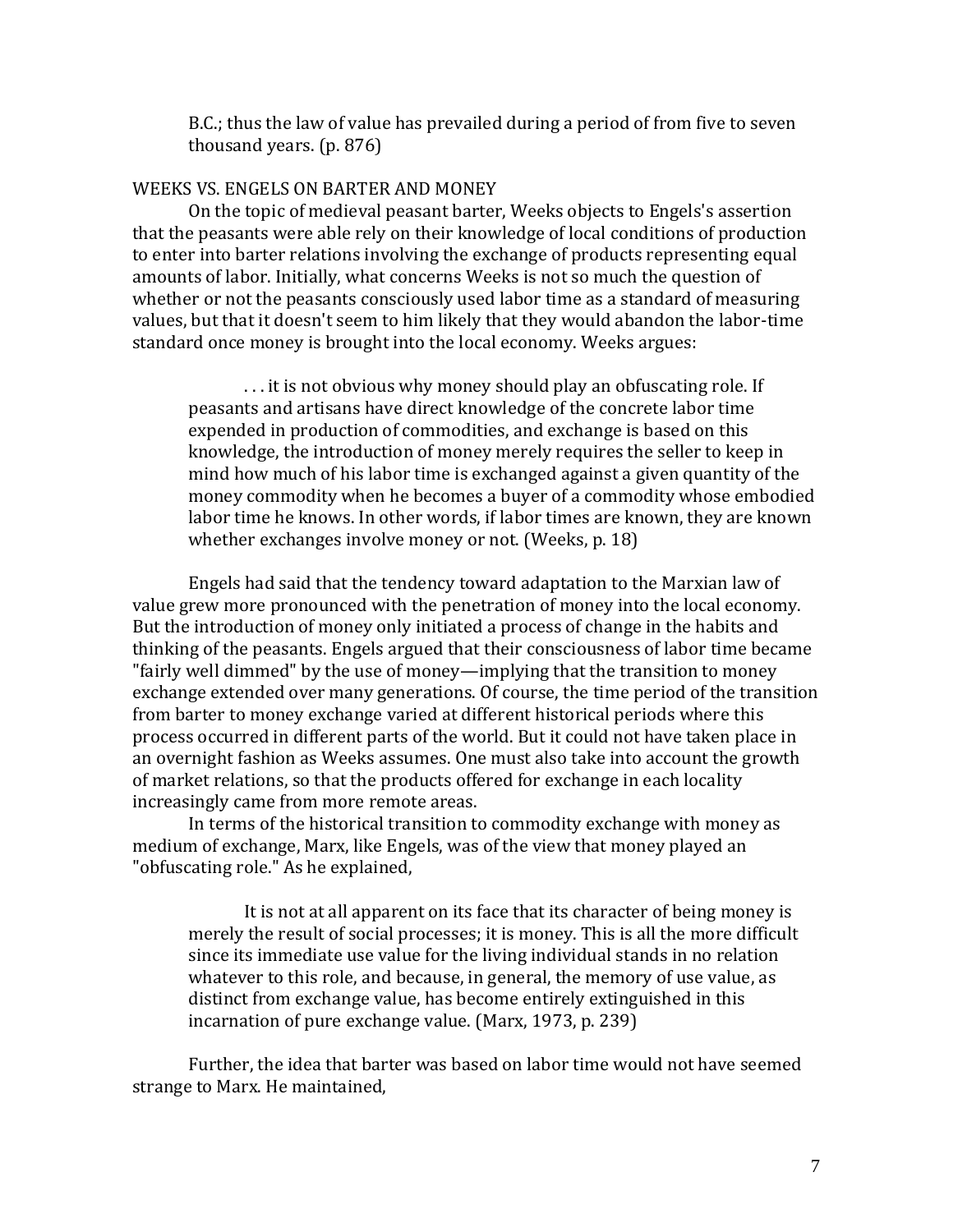Since labor is motion, time is its natural measure. Barter in its crudest form presupposes labor as substance and labor time as measure of commodities; this then emerges as soon as it becomes regularized, continuous, as soon as it contains within itself the reciprocal requirements for its renewal. [Regarding barter, Marx adds that] if it should happen to continue, to become a continuing act which contains within itself the means of its renewal, then little by little, from the outside and likewise by chance, regulation of reciprocal exchange arises by means of regulation of reciprocal production, and the costs of production, which ultimately resolve into labor time, would thus become the measure of exchange. (Marx, 1973, p. 205)

The meaning of "regulation of reciprocal exchange by means of regulation of reciprocal production," is captured in Engels's phrase, "each one's necessity for covering his outlay on the whole always helped to return to the right direction." (Engels, 1962, p. 875) In other words, long term bartering of the same goods must be able to correct its own tendency toward unequal exchange. Otherwise, one side is always losing, the other side always gaining, and there would be a tendency for the perpetually disadvantaged party to opt out of the bartering. The long-term stability of barter relations depends on the capacity of the parties to correct inequalities over the long run, generally by trial and error. (This assumes that the bartering parties stand in a voluntary relation of equality to one another, so that one cannot impose its will upon the other.)

## "PERCEPTION" OF LABOR TIME

Thus far we have only commented on Weeks's opinion that the introduction of money into an economy based on bartering would not cause the exchanging groups or individuals to lose track of labor times, if they had been accustomed to use these as standards of exchange. But his criticism goes further. He believes that Engels has advanced a theory of value based on the direct perception of labor time, and the exchange of products based on this observed time. In this view, Engels, failing to learn from Marx, simply repeated the errors of Proudhon, Boisguillebert and others. Weeks states:

Marx could have been commenting on 'Law of Value and Rate of Profit' when he wrote, 'Boisguillebert's work proves that it is possible to regard labor time as the measure of value of commodities, while confusing the labor which is materialized in the exchange value of commodities and measured in time units with the direct physical activity of individuals.' (Weeks, p. 28) Later, Weeks claims:

This is Engels's argument: each buyer measures labor time in production by observation, then exchange reflects this assessment. (Weeks, p. 56)

But the reference to Boisguillebert (and a later, similar, reference to Proudhon) is a distraction. In pointing to "the mistake of Engels's stress on perception of labor time . . .," (p. 28) Weeks should have more closely examined Engels's words.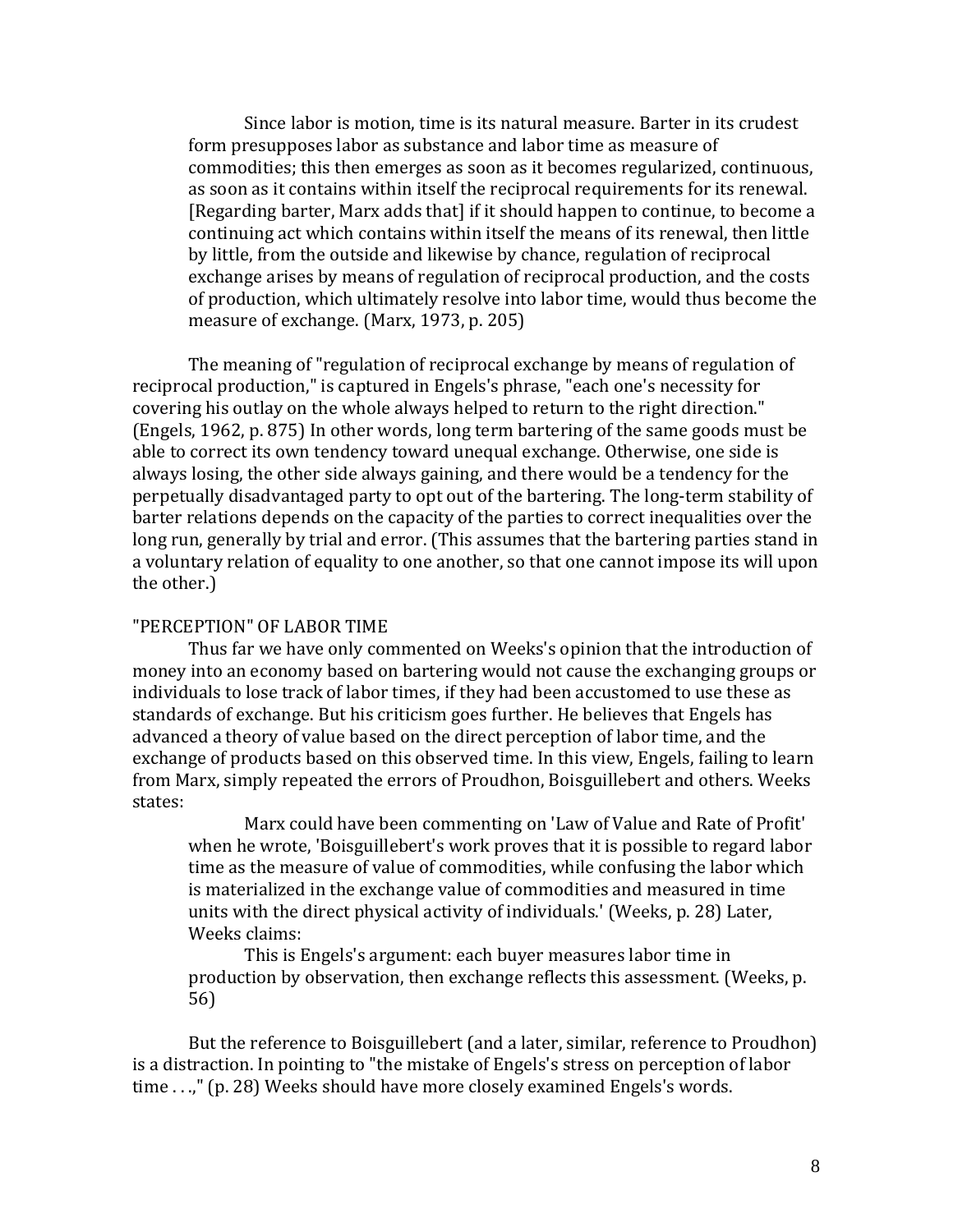When Engels discussed the "perception" of labor time, he did not refer to observation of the labor time taken up by the producer of the particular article in question, only that the peasant "knew fairly accurately the labor time required for the manufacture of the articles obtained by him in barter." It is important to keep in mind that when labor time becomes the basis for measuring the quantities of goods to be exchanged, the labor-time measurement is based on social averages, established by generations of experience, and not on direct observation of the laboring activities of one person by another for each particular product. And this applies whether the exchange system involves conscious recognition of labor time or not.

As we have seen, when Engels discusses medieval peasant barter, he refers to the peasants' knowledge about labor time as a necessary element in determining exchange ratios of some (though not all) locally-produced goods. He then adds, "from the moment money penetrates into this mode of economy, the tendency towards adaptation to law of value (in the Marxian formulation, nota bene!) grows more pronounced . . .". (p. 874) Note here that there is a distinction in Engels's mind between labor-time barter, on the one hand, and the law of value, on the other.

There was an economy of labor time in the middle ages. Feudal services were often determined by the length of time required to perform the task, i.e., the obligation was defined by so many days or hours of such-and-such a kind of work.

Marx points to why, in his view, there was a tendency toward conscious recognition of labor time as a basis for the regulation of economic activity in precapitalist societies. Speaking of "patriarchal rural industry of a peasant family . . .," Marx comments,

The distribution of labor within the family and the labor time expended by the individual members of the family, are regulated by differences of sex and age as well as by seasonal variations in the natural conditions of labor. The fact that the expenditure of the individual labor powers is measured by duration appears here, by its very nature, as a social characteristic of labor itself, because the individual labor powers, by their very nature, act only as instruments of the joint labor power of the family. (Marx, 1977, p. 171)

Regarding labor-time accounting in feudal societies, Ernest Mandel notes,

In Japan there were in the eighth century A.D. two kinds of nonagricultural obligatory labor, called *cho* and *yo*. The statute of Taiho fixed the amount of these two obligations both in length of labor time (ten days), in quantity of cloth (26 *shaku*, i.e. approximately 10 yards) and in quantity of corn (1 *to*, i.e. approximately two bushels). Thus, among the producers in a society of this kind, the length of time needed to produce a given commodity was quite clear. (Mandel, p. 62)

Undoubtedly, barter by labor-time accounting occurred historically, as Engels claimed, and Weeks does not dispute this. Also, it must be kept in mind that Engels also called attention to another form of barter in cases where the labor time was either not known or difficult to calculate, that of "zigzag approximation." In any case, these forms of barter were at some point superseded by money exchange, either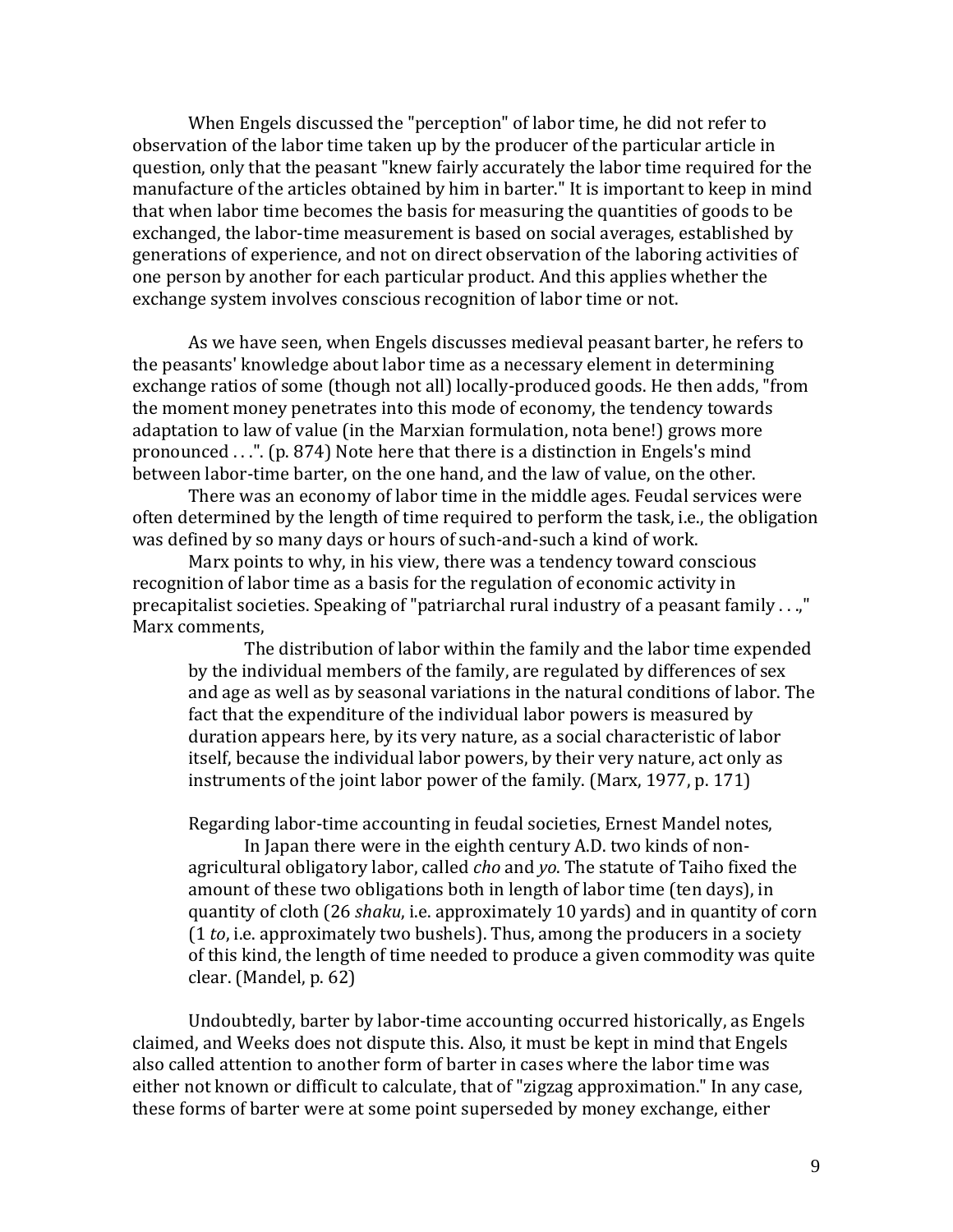through the necessary evolution of bartering itself, or by the penetration of developed exchange from the outside. And, Engels noted, it is the introduction of money that promotes the adaptation of the natural exchange systems to the law of value.

## THE SOCIAL CONTEXT OF PRECAPITALIST EXCHANGE

As we have seen, in his brief sketch Engels focuses on the development of exchange in precapitalist societies, leaving aside any analysis of the dominant modes of production that predated capitalism. This apparent lapse on Engels's part—to omit from this section any description of feudalism, bondage, slavery, etc.—gives Weeks the opportunity to accuse Engels of painting a picture of a precapitalist society exclusively composed of petty commodity producers for five to seven thousand years.

Here is how Weeks develops this theme:

As the argument develops, we begin to get a picture of the society being considered, which presumably endured for five to seven thousand years: a society of independent, exchanging producers ("working peasants . . . with . . . their own farmsteads"), specializing within a social division of labor, and with property rights to the entire product of their labor. It is unclear how such a society allows for exploitation and classes, since the basis of class society is the appropriation of the surplus product of the direct producers, but this anticipates the critique of Engels's argument. (Weeks, p. 16)

For an exposition of Engels's views of the development of class society, readers are urged to take a look at his book, *The Origin of the Family, Private Property and the State*, which is only one text in which his views on the subject are set out. In the essay under consideration, however, his task was not to recapitulate what he had written elsewhere, but to say what was relevant to his theme. That he omits reference to the relationship between commodity production and exchange, on the one hand, and the major modes of production, which existed before the rise of capitalism, on the other, in no way detracts from the validity of his analysis.

Throughout the history of civilization, a variety of precapitalist modes of production rose and fell, some of them polarizing society into exploited and exploiting classes. At the same time, alongside these class-divided forms, and partly intertwined with them, there developed a sphere of production for exchange, commodity production, production for others mediated by exchange. As Marx explained,

No matter what the basis on which products are produced, which are thrown into circulation as commodities—whether the basis of the primitive community, of slave production, of small peasant and petty bourgeois, or the capitalist basis, the character of products as commodities is not altered, and as commodities they must pass through the process of exchange and its attendant changes of form. (Marx, 1962, p. 320)

### EQUALITY IN EXCHANGE

Weeks continues summarizing Engels,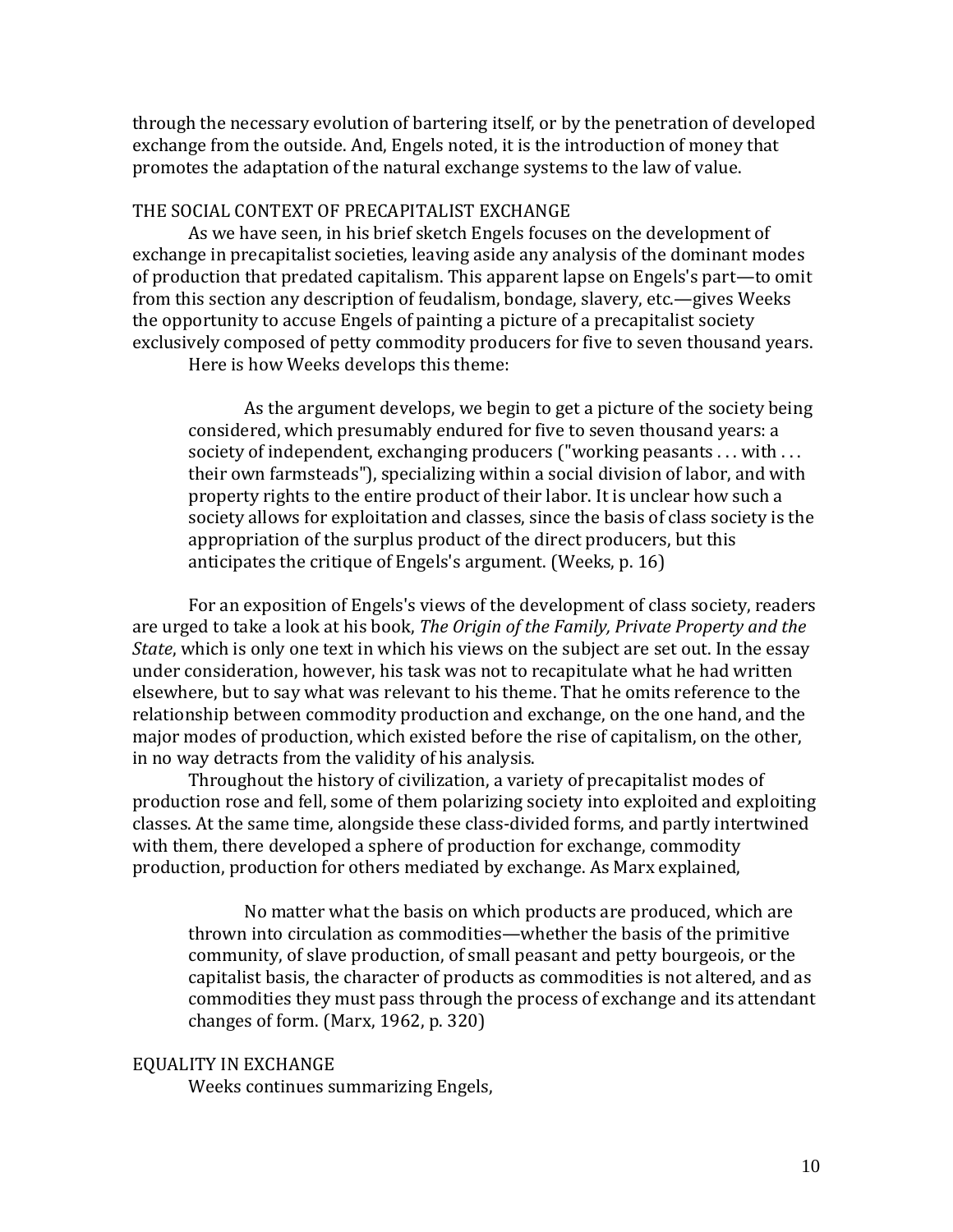Explicit here is a view that those in the exchange process meet each other in the marketplace as equals—'the peasants, as well as the people from whom they bought, were themselves workers; the exchanged products were each one's own products'. We must keep in mind that Engels is not describing a class society in which the surplus products are appropriated and exchanged by the ruling class, but a society of equals, exchanging the products of their labor. (Weeks, p. 16)

Here Weeks casts doubt on the idea that independent small commodity owners—peasants and artisans—met as equals in the precapitalist market, exchanging the products of their own, or their family's, labor. It is true that the ruling classes of the middle ages, in certain instances, exchanged the products appropriated from the peasants or serfs, as, e.g. in the cases of the medieval wool trade, wineries, etc. But at the same time the historical record shows peasants and artisans meeting as equals in village markets, fairs, etc., to exchange the products of their labor.

As commodity exchange develops, however, the principle of equality between commodity owners—however these products may have been obtained—asserts itself the more this exchange is institutionalized. The equal status of those engaging in exchange is a necessary basis for the evolution of the law of value. (And this principle applies whether the exchangers are peasants, artisans, merchants or aristocrats.) Marx maintained,

Indeed, in so far as the commodity or labor is conceived of only as exchange value, and the relation in which the various commodities are brought into connection with one another is conceived as the exchange of these exchange values with one another, as their equation, then the individuals, the subjects between whom this process goes on, are simply and only conceived of as exchangers. . . . Each of the subjects is an exchanger; i.e. each has the same social relation towards the other that the other has towards him. As subjects of exchange, their relation is therefore that of equality. . . . Furthermore, the commodities which they exchange are, as exchange values, equivalent, or at least count as such. (Marx, 1973, p. 241)

The principle of equality of exchangers was recognized in the legal system of ancient Rome. Marx pointed out, referring to this system,

. . . in so far as it was developed in a limited sphere, it was able to develop the attributes of the juridical person, precisely of the individual engaged in exchange, and thus anticipate (in its basic aspects) the legal relations of industrial society, and in particular the right which rising bourgeois society had necessarily to assert against medieval society. (Marx, 1973, p. 246)

### HISTORICAL ORIGINS OF EXCHANGE

Weeks restricts his discussion of value to its form of expression in capitalist society. His statements indicate a certain skeptical attitude toward "forms of value"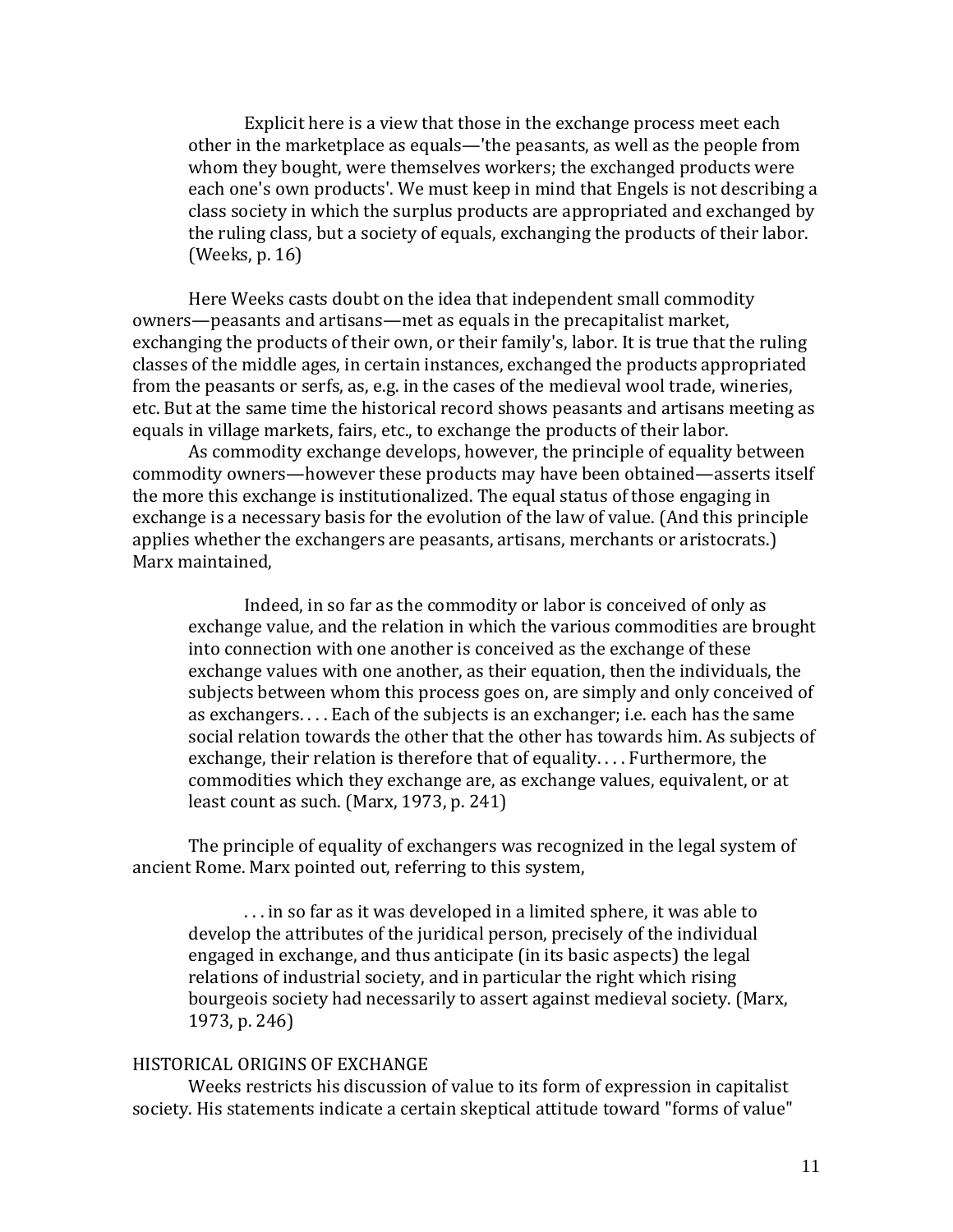that he thinks probably did not exist prior to the rise of capitalism in Europe, although he does not make a definite statement on this point. He leaves out of consideration the analysis of precapitalist trade and commodity production that was developed by Marx and Engels. As Weeks explains in his introduction,

We begin with three chapters on value theory and its implications, in which it is demonstrated that the general production of useful objects ('use values,' Marx called them) for exchange ('exchange values') necessarily implies a capitalist society, which is a society based on exploitation (the appropriation by the capitalist class of unpaid labor performed by the working class). (Weeks, p. 5)

It is true that only under the capitalist mode of production do the vast majority of the products of labor take the form of commodities. The commodity form occupies a relatively modest niche in precapitalist societies. But where does capitalism come from? It doesn't appear out of nowhere. Capitalism arrives on the scene, historically, as a result of a concurrence of economic and social developments, the most important of which, from the economic point of view, is that the production and exchange of the products of labor as commodities has reached a high level, as a result of a lengthy process of development. And the history of commodity production, as Engels points out, goes back five to seven thousand years.

Marx pointed out that commodity production began first, in ancient times, in the relations between communities, beginning with gift exchange, proceeding to barter, and evolving into buying and selling.

However, as soon as products have become commodities in the external relations of a community, they also, by reaction, become commodities in the internal life of the community. . . . The constant repetition of exchange makes it a normal social process. In the course of time, therefore, at least some part of the products must be produced intentionally for the purpose of exchange. From that moment the distinction between the usefulness of things for direct consumption and their usefulness in exchange becomes firmly established. Their use value becomes distinguished from their exchange value. On the other hand, the quantitative proportion in which things are exchangeable becomes dependent on their production itself. Custom fixes their values at definite magnitudes. (Marx, 1977, p. 182)

But though the products of labor may be produced in the form of commodities for thousands of years, this form of production remains subordinate to the noncommodity-producing social regimes in which it subsists as a subordinate, supplementary element. This persists until the sixteenth century in Britain, and later, on the continent of Europe, when the capitalist mode of production begins to take shape. But Weeks cannot accept that small-scale commodity production could endure such a long time without generating capitalism. He says,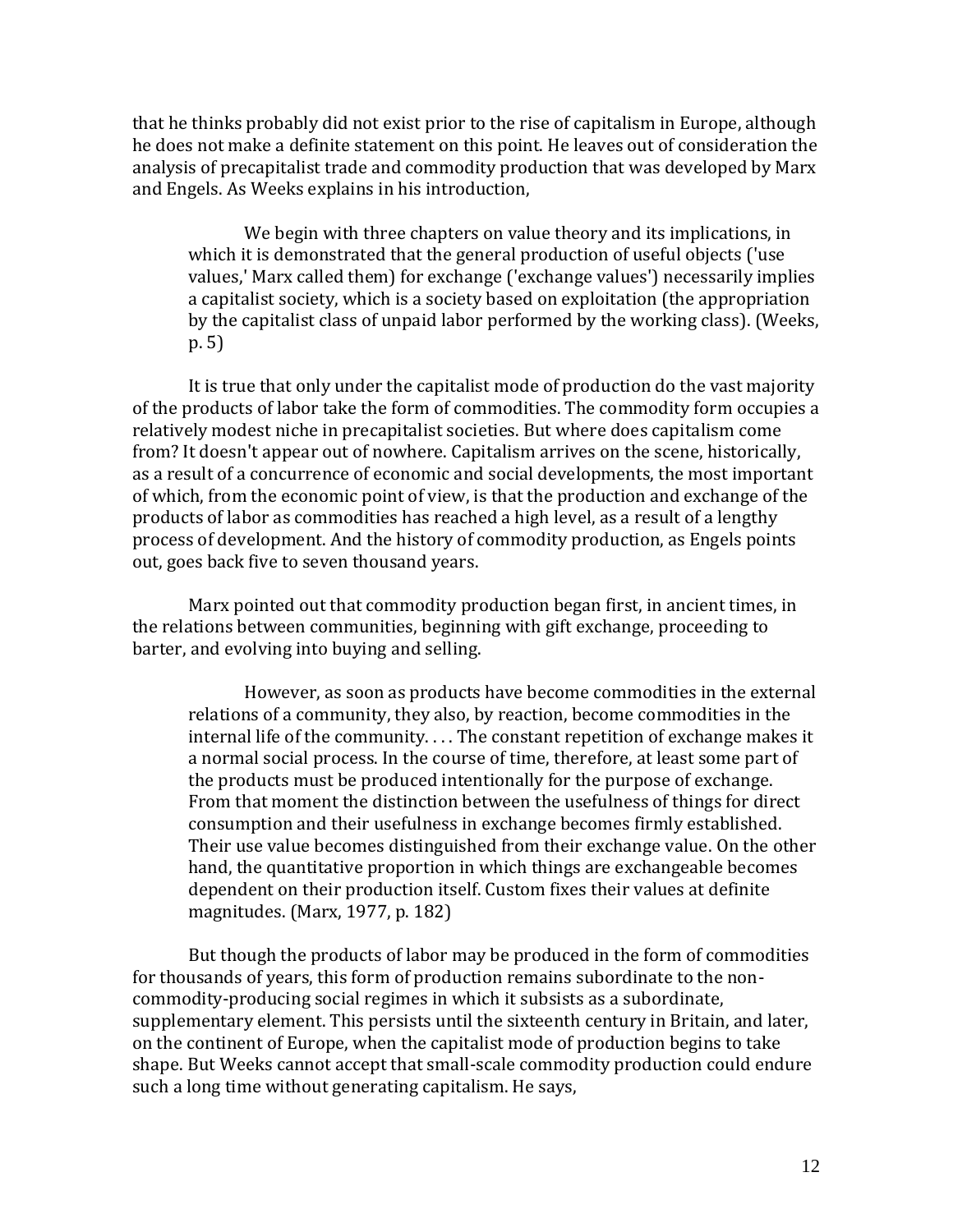To argue that the law of value ruled for five to seven thousand years, as Engels does (and Meek for a more modest period), is to argue that exchange can occur among independent, self-employed producers without generating capitalism. That is, it posits a world of competing producers, exchanging their labor, without any contradictions that would give rise to the concentration and centralization of production. In short, implicit in the argument is that commodity exchange itself can be equal and socially egalitarian, and is characterized by exploitation only when it comes under the domination of capital. This view, commodity production and the competition among producers that it implies, treats exchange as intrinsically benign, capable of regulating and reproducing a society of equals. (Weeks, p. 45)

But commodity production did exist for thousands of years without giving rise to bourgeois production relations, arising first among primitive or barbarian communities, and later becoming regularized as a subordinate element within societies based on slave labor and tribute from conquered peoples that often were characterized by marked inequalities in wealth and social power. Capitalism could not be born until the historical preconditions for its existence had ripened. Marx explained it this way:

One thing, however, is clear: nature does not produce on the one hand owners of money or commodities, and on the other hand men possessing nothing but their labor power. This relation has no basis in natural history, nor does it have a social basis common to all periods of human history. It is clearly the result of a past historical development, the product of many economic revolutions, of the extinction of a whole series of older formations of social production. . . .

The production and circulation of commodities can still take place even though the great mass of the objects produced are intended for the immediate requirements of their producers, and are not turned into commodities, so that the process of social production is as yet by no means dominated in its length and breadth by exchange value. The appearance of products as commodities requires a level of development of the division of labor within society such that the separation of use value from exchange value, a separation which first begins with barter, has already been completed. But such a degree of development is common to many economic formations of society, with the most diverse historical characteristics. . . .

It is otherwise with capital. The historical conditions of its existence are by no means given with the mere circulation of money and commodities. It arises only when the owner of the means of production and subsistence finds the free worker available, on the market, as the seller of his own labor power. And this one historical precondition comprises a world's history." (Marx, 1977, p. 273, 274)

## PROPERTY RIGHTS OF THE COMMODITY PRODUCER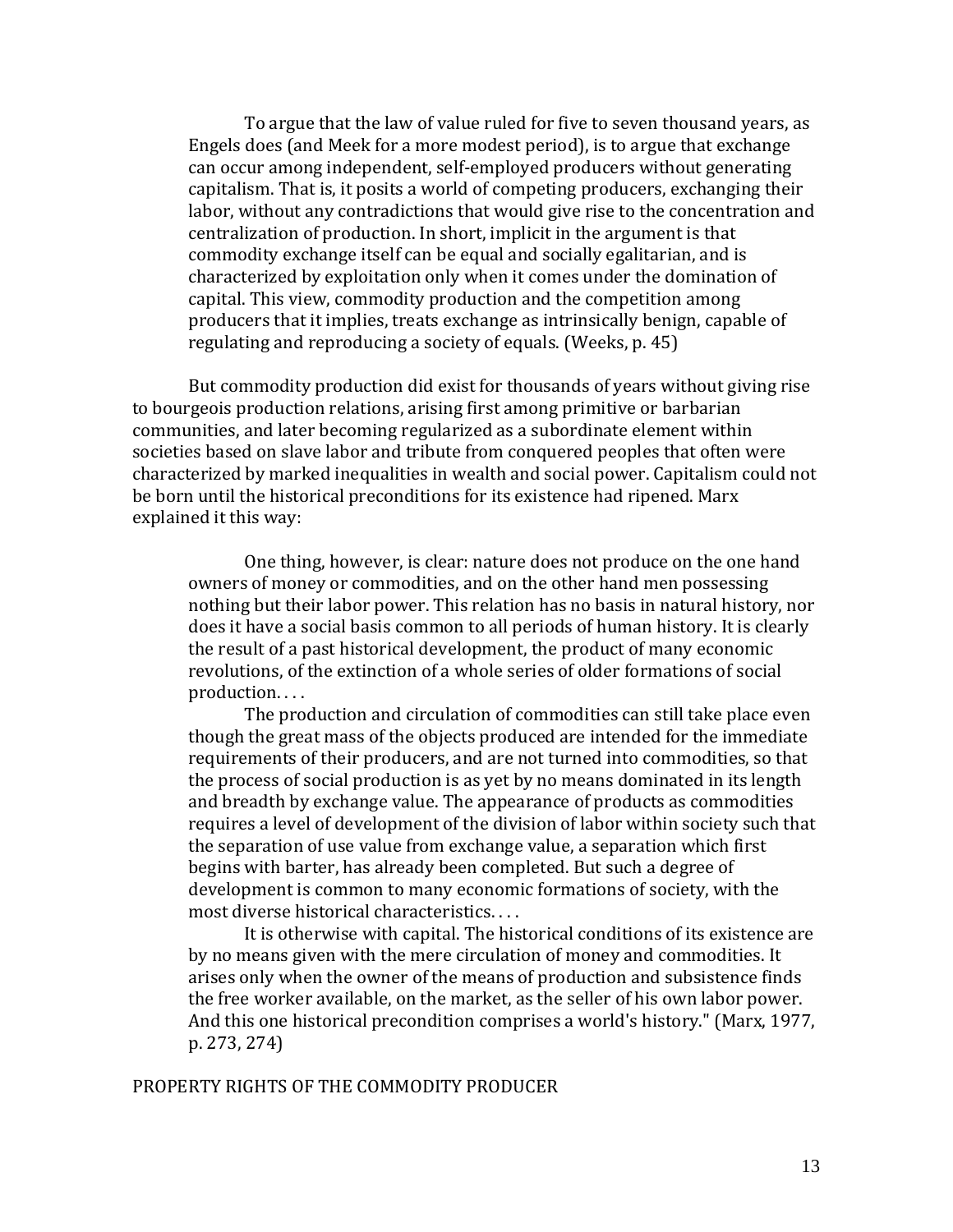Marx held that one historical precondition for the appearance of the capitalist mode of production was the separation of the producers from their means of production, so that free labor power could meet in the marketplace with capital. The existence of merchants' or usurers' capital in itself is not a sufficient condition for this transition. Marx explained:

But the mere presence of monetary wealth, and even the achievement of a kind of supremacy on its part, is in no way sufficient for this dissolution into capital to happen. Or else ancient Rome, Byzantium etc., would have ended their history with free labor and capital, or rather begun a new history. . . . Capital does not create the objective conditions of labor. Rather, its original formation is that, through the historic process of the dissolution of the old mode of production, value existing as money wealth is enabled, on the one side, to buy the objective conditions of labor; on the other side, to exchange money for the living labor of the workers who have been set free. (Marx, 1973, p. 506)

One decisive factor that enabled this process of separation was the rise in the productivity of labor in the middle ages. It was this rise in productivity, particularly of agricultural labor, that allowed the freeing up of excess labor power in the countryside. As Marx claimed,

It will likewise be found on closer observation that all the dissolved relations were possible only with a definite degree of development of the material (and hence also the intellectual) forces of production. (Marx, 1973, p. 502)

By the sixteenth century, in England at least, history had finished its labor of building the stage upon which moneyed wealth could at last begin to extend itself into artisan production and assume its role of industrial capital. It is at this point, however, that equality in exchange—equality between the exchangers of commodities—begins to be transformed into apparent equality, in the case of the exchange between capital and labor. Initially, capital and labor appear as equals in the labor market, each standing in relation to the other as "property owners" according to the tradition established by simple commodity production and exchange. The means of subsistence (property of one party), are exchanged for labor power (property of the other). But capital's monopoly over the conditions of production promotes the development of a fundamental inequality between the two classes, even while the appearance of equality persists.

This historical transition is problematical for Weeks, however, since he has not examined the development of precapitalist commodity production, and does not see how the law of value evolved in and through this historical process. This makes it difficult for him to appreciate the historical transition in the exchange relations that occurred with the rise of capital. Weeks argues:

Engels begins with commodity exchange on the basis of equivalent exchange (commodities exchanging at their values) in a context in which each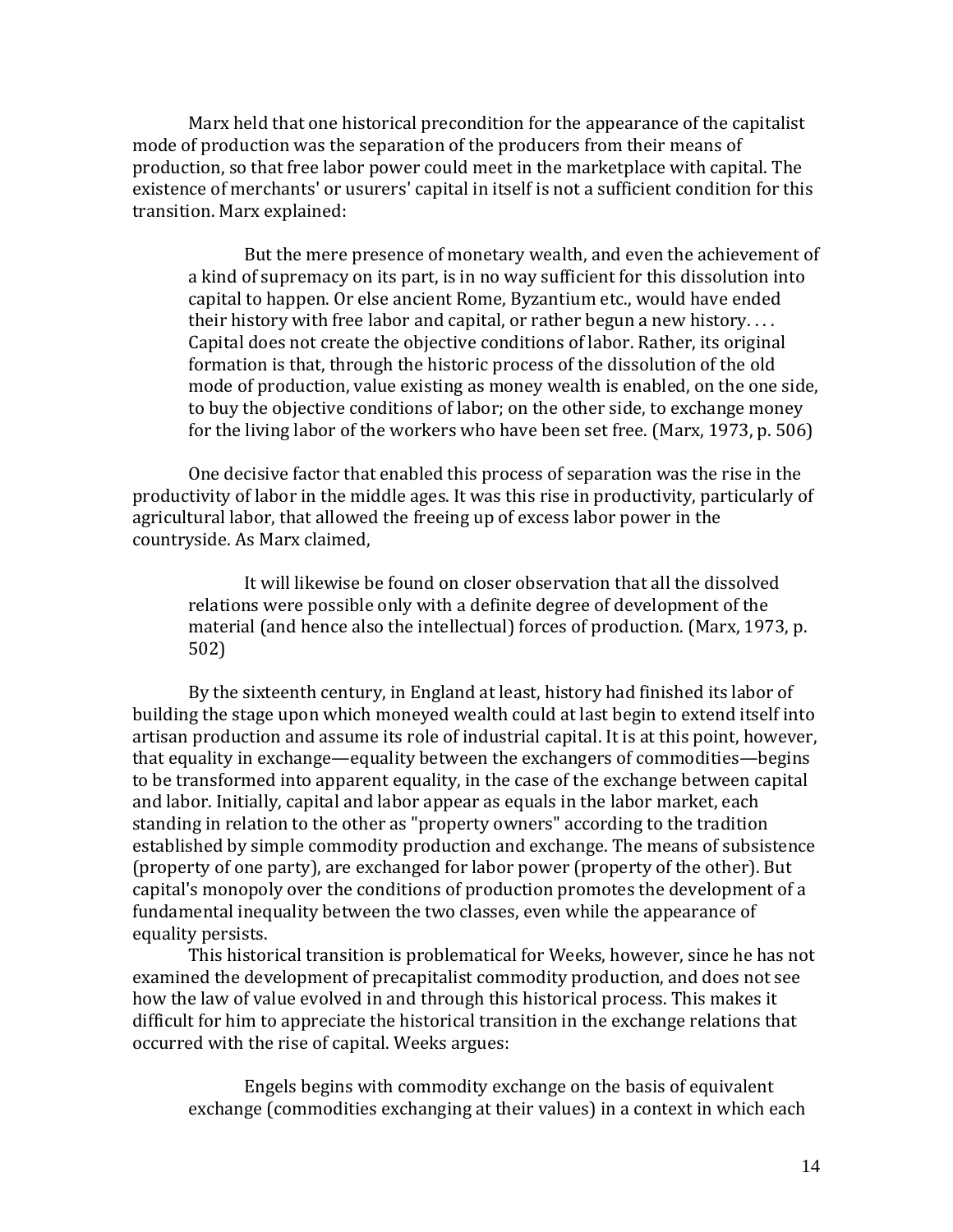producer has the right to his labor. Marx begins similarly, with no explicit statement as to the social relations of production involved. But from this starting point, the two distinct approaches emerge and the theoretical arguments go separate ways. In the former case, the presumption that individuals hold right to their labor is never questioned, but maintained throughout, and social relations of production are not considered at all, until it becomes necessary to deal with the historical reality of capitalism. In the latter case, the analysis reveals, step by step, that the assumption of individual private property is inconsistent with the actual operation of the law of value and must be discarded. For Marx, the right to one's labor was merely an assumption; for Engels it characterized an actual society. (Weeks, p. 41)

Weeks argues here that Marx discarded the assumption of individual private property because he considered it "inconsistent with the actual operation of the law of value." And that this "individual private property" in the product of one's own labor, or, "the right to one's labor," was "merely an assumption," and did not characterize an "actual society." Here Weeks seems to be saying that Marx first made an assumption, and then later discarded it, thinking it was wrong. He seems to believe that while Marx discarded this erroneous assumption, Engels did not.

Weeks buttresses his argument by using this quote from Marx:

At first the rights of property seemed to us to be based on a man's own labor. At least, some such assumption was necessary since only commodityowners with equal rights confronted each other." (Weeks, p. 42, taken from the 1970 Progress edition of *Capital*, Vol. I, p. 547. See Marx, 1977, p. 730)

But the assumption of the "right to one's labor" was based on an actual society, for Marx as well as for Engels. As Marx pointed out,

The private property of the worker in his means of production is the foundation of small-scale industry, and small-scale industry is a necessary condition for the development of social production and of the free individuality of the worker himself. Of course, this mode of production also exists under slavery, serfdom and other situations of dependence. But it flourishes, unleashes the whole of its energy, attains its adequate classical form, only where the worker is the free proprietor of the conditions of his labor, and sets them in motion himself: where the peasant owns the land he cultivates, or the artisan owns the tool with which he is an accomplished performer. (Marx, 1977, p. 927)

Marx goes on to explain that as capitalism emerges and becomes dominant, the unity of the small producer with the means of production is annihilated, the scattered properties of the small producers are socially concentrated, that forcible means are used in this process, and then concludes,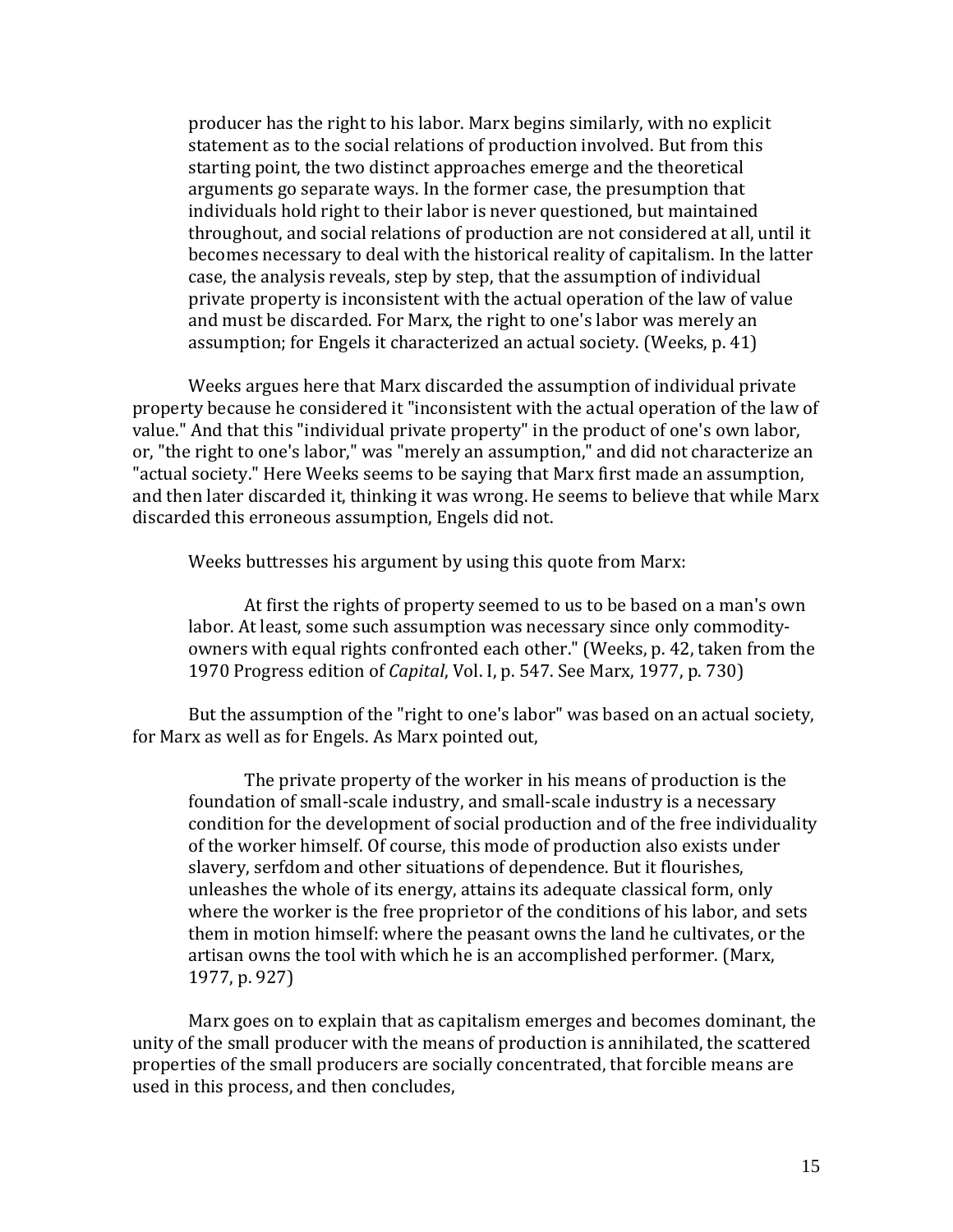Private property which is personally earned, i.e. which is based, as it were, on the fusing together of the isolated, independent working individual with the conditions of his labor, is supplanted by capitalist private property, which rests on the exploitation of alien, but formally free labor. (Marx, 1977, p. 928)

### THE HISTORICAL INVERSION OF PROPERTY RIGHTS

Yet when Weeks argues that for Marx, "the right to one's labor was merely an assumption," he is not completely wrong. Marx did argue, "at first the rights of property seemed to us to be based on a man's own labor. At least some such assumption was necessary. . .". How is it possible then, for Marx to say, in one place, that the property rights were an "assumption," and in another that "private property of the worker in his means of production is the foundation of small-scale industry"? Were there two Marxes? Was Marx self-contradictory?

The answer to this problem lies in the recognition that the commodity form contains within itself, potentially, all the contradictions of capitalist production and exchange. These contradictions must germinate for a period of time as potentials, in a latent or embryonic form; they cannot and do not emerge as overtly active phenomena as soon as commodity production begins. Further, the potential latent within the commodity form to express itself as the relation of labor to capital can only emerge as a concrete social reality by means of a negation of its prior form. But this process is, at the same time, a further logical development of its potential.

Earlier Marx had written,

As we have seen, in simple circulation as such (exchange value in its movement), the action of the individuals on one another is, in its content, only a reciprocal, self-interested satisfaction of their needs; in its form, it is exchange among equals (equivalents). Property, too, is still posited here only as the appropriation of the product of labor by labor, and of the product of alien labor by one's own labor, in so far as the product of one's own labor is bought by alien labor. Property in alien labor is mediated by the equivalent of one's own labor. This form of property—quite like freedom and equality—is posited in this simple relation. In the further development of exchange value this will be transformed, and it will ultimately be shown that private property in the product of one's own labor is identical with the separation of labor and property, so that labor will create alien property and property will command alien labor. (Marx, 1973, p. 238)

Initially, exchange served to satisfy the mutual needs of the producers who exchanged the products of their labor. But it is the private property in the product of one's own labor that is the basis for the claim on the property of the other. Initially, the exchange process serves the needs of the producers, but once a claim is established to the labor of another, and this claim is exercised by alienating private property, then the possibility arises that the products of labor offered in exchange may not be the products of one's own labor, but the products of the labor of others. Property becomes separated from labor. A merchant class arises, engaged exclusively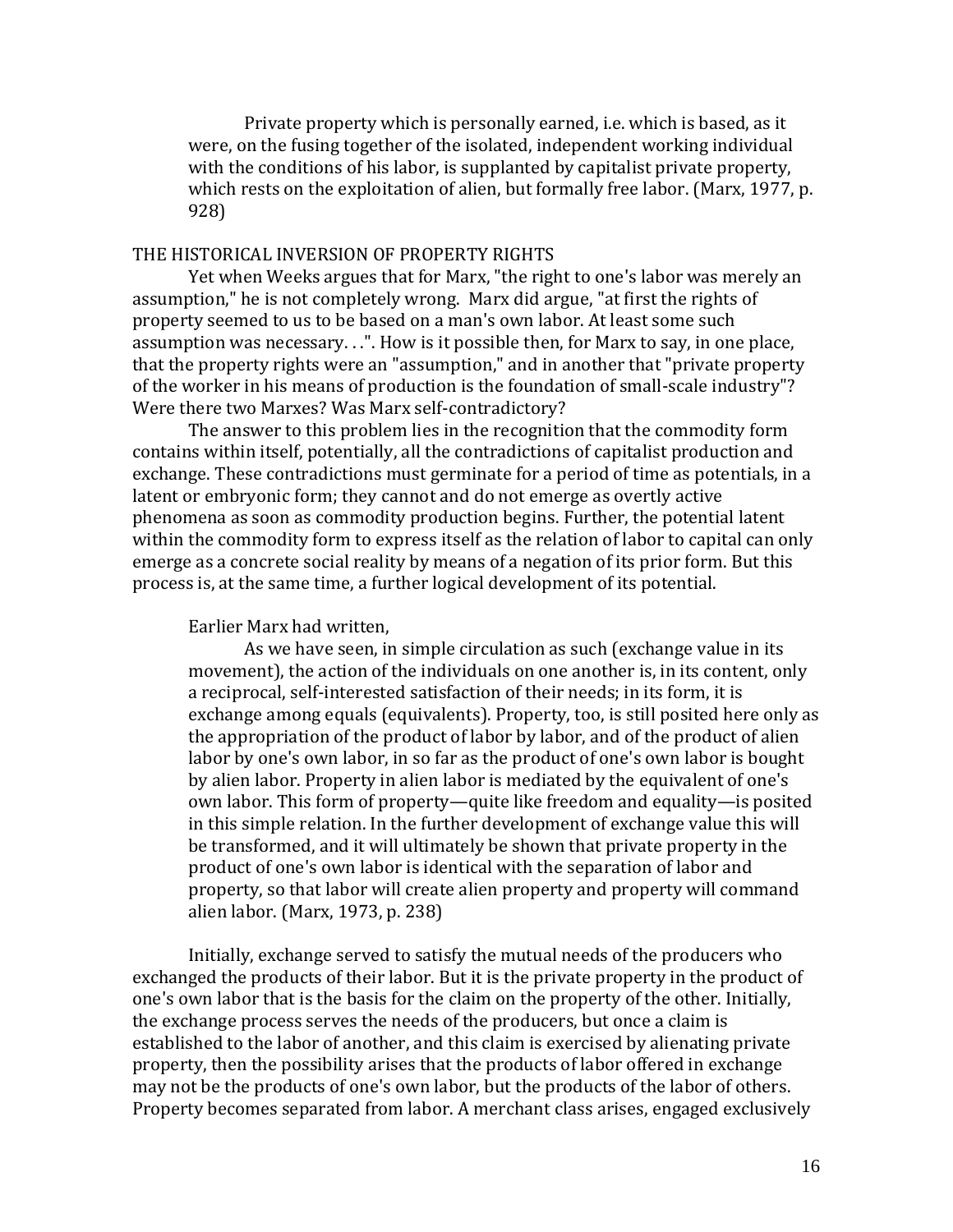in buying and selling the products of the labor of others. In a further step, merchant wealth buys the means of production from the direct producer, gaining command over the product of that producer's labor.

Returning now to the previous passage from *Capital*, Marx continues,

Now, however, property turns out to be the right, on the part of the capitalist, to appropriate the unpaid labor of others or its product, and the impossibility, on the part of the worker, of appropriating his own product. The separation of property from labor thus becomes the necessary consequence of a law that apparently originated in their identity.

Therefore, however much the capitalist mode of appropriation may seem to fly in the face of the original laws of commodity production, it nevertheless arises, not from a violation of these laws but, on the contrary, from their application. (Marx, 1977, p. 730)

Thus when Marx claims that, "at first the rights of property seemed to us to be based on a man's own labor. At least, some such assumption was necessary. . .", he is referring to the way in which the thinking mind traces the historical inversion of property rights in relation to the product of labor. The assumption is based on a condition that no longer holds sway in the exchange between labor and capital, but apparently still does. The reality of equal exchange of the products of labor has been replaced by exchange, which is seemingly equal, but conceals appropriation of unpaid labor. The assumption of property rights grounded in one's own labor is a necessary assumption because it reflects the actual relation of the earlier stage, has served as the basis for social custom and law, and now serves as the point of departure for the present stage. But as capital penetrates the productive sectors, equal exchange is undermined and overthrown by the natural evolution of exchange itself. But what persists is the assumption that the conditions of exchange are the same as always. This is an illusion—the illusion of equal exchange between capital and labor.

Almost from its inception, commodity production and exchange contain within it the potential to proceed from equal exchange between producers to unequal exchange between capital and labor. But this potential is hidden at first, and only expresses itself as capital becomes a social power, and this only occurs when the laborers are separated from their means of production. And this separation is promoted not by changes in the laws of private property, but by the evolution of commodity production itself. As Marx explained,

The same rights remain in force both at the outset, when the product belongs to its producer, who, exchanging equivalent for equivalent, can enrich himself only by his own labor, and in the period of capitalism, when social wealth becomes to an ever-increasing degree the property of those who are in a position to appropriate the unpaid labor of others over and over again.

The result becomes inevitable from the moment there is a free sale, by the worker himself, of labor power as a commodity. But it is also only from then onwards that commodity production is generalized and becomes the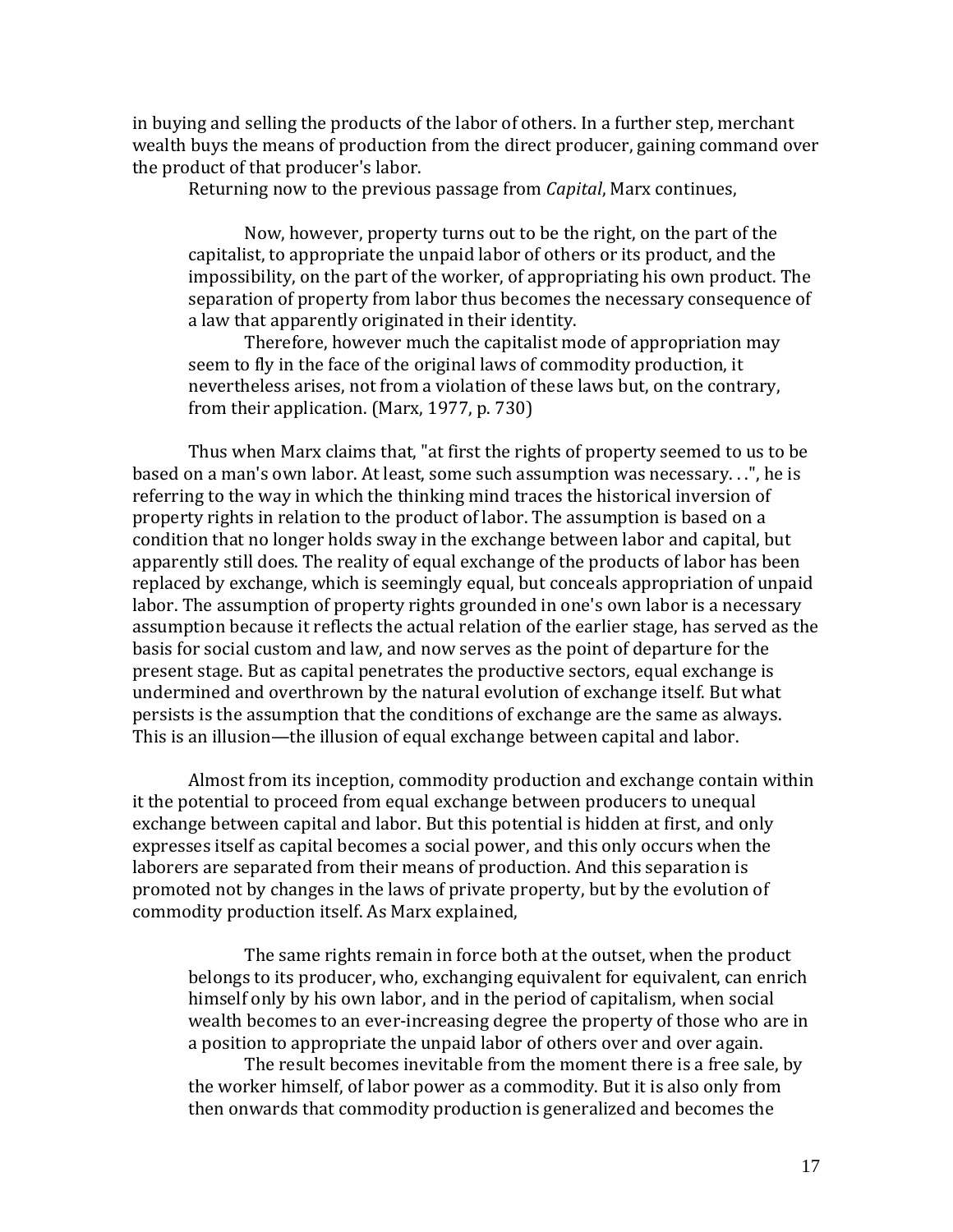typical form of production; it is only from then onwards that every product is produced for sale from the outset and all wealth produced goes through the sphere of circulation. Only where wage labor is its basis does commodity production impose itself upon society as a whole; but it is also true that only there does it unfold all its hidden potentialities. (Marx, 1977, p. 733)

Weeks nevertheless insists,

Marx's entire treatment of exchange in precapitalist society is based on the recognition that these societies were characterized by servile relations of production in which the direct producers, while united with the means of production, had no right of property. (Weeks, p. 53)

But Marx did write of the property rights of peasants and artisans in precapitalist society, as we have seen. Even if we recognize that the property rights of the direct producers were sharply curtailed, or even eliminated altogether in the servile relations of serfdom, we must also note that peasants in medieval Europe were affected in different ways, and to different degrees, by serfdom. Some of them remained outside the bounds of servility for extensive periods of history. The free peasantry never entirely disappeared even at the height of serfdom. Many serfs managed to win their emancipation, either individually or collectively. Eventually serfdom was overcome and all were freed from servile bonds. Serfdom disappeared, at least in England, well before the rise of capitalism. As Marx pointed out,

In England, serfdom had disappeared in practice by the last part of the fourteenth century. The immense majority of the population consisted then, and to a still larger extent in the fifteenth century, of free peasant proprietors, however much the feudal trappings might disguise their absolute ownership. (Marx, 1977, p. 877)

Marx referred to the period roughly from 1350 to 1450 as, "a golden age for labor in the process of becoming emancipated." (Marx, 1973, p. 510) It is undoubtedly this period Marx was thinking of when he wrote, ". . . (small-scale production) attains its adequate classical form only where the worker is the free proprietor of the conditions of his labor. . ." (quoted above, Marx, 1977, p. 927)

# MERCHANTS' CAPITAL AND THE TRANSITION TO CAPITALISM

The second part of Engels's essay now under consideration deals with merchants' capital in medieval society, and in particular the prevailing methods of determining the rate of merchants' profit. He discusses the penetration of merchant's capital into the sphere of industrial production, and how that process affected the determination of the rate of profit. Perhaps part of the reason why Engels appended this essay to the third volume of *Capital* is that it provides background material for the discussion on the transformation of values into prices of production (Chapters 9 and 10), as well as for the discussion of the penetration of merchants' capital into production (Chap. 20). Engels starts by commenting on the organizational methods of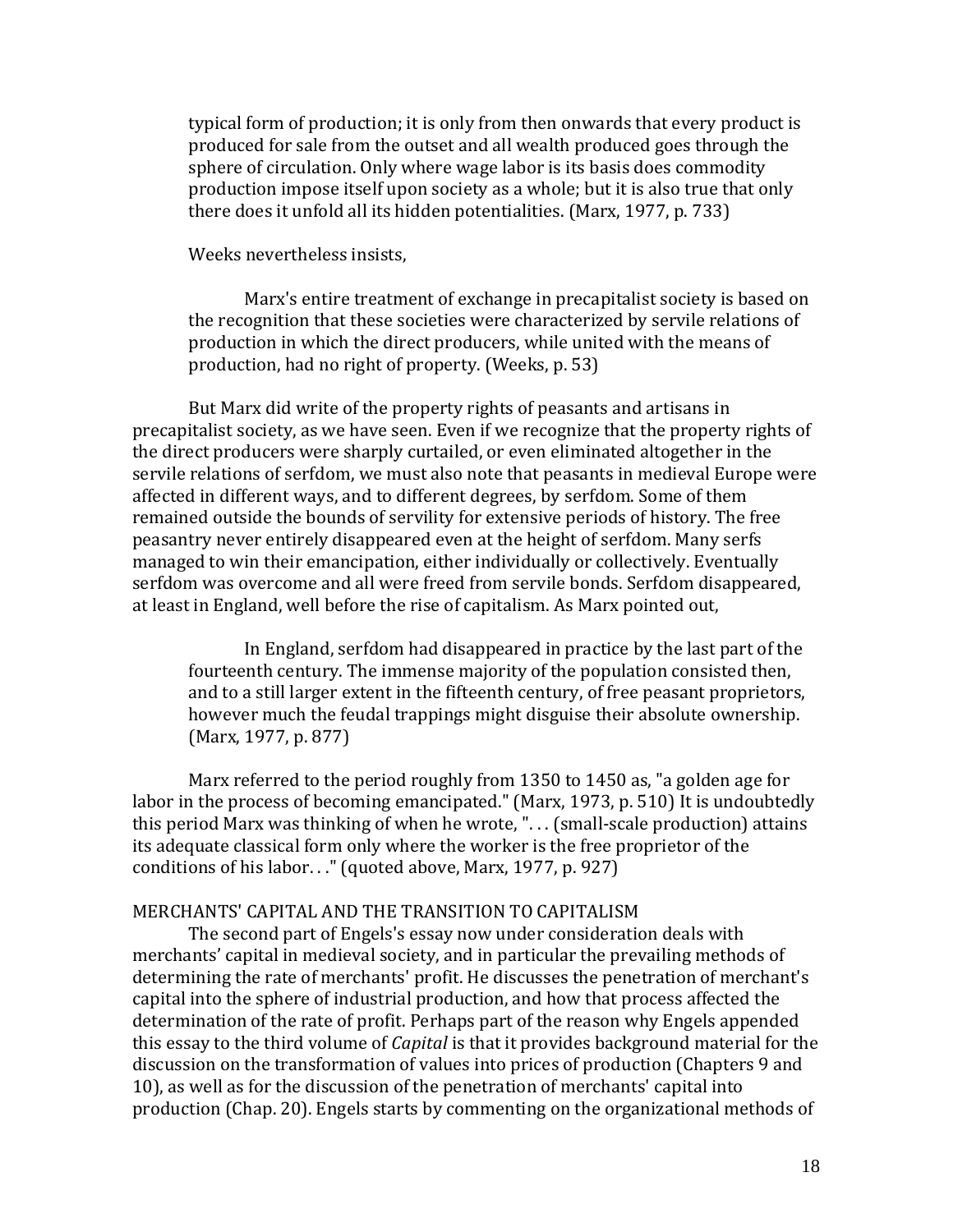medieval merchant trading companies. He points out the pervasive influence of the communal tradition, descending from the Germanic mark association (originally a barbarian kinship-based social relation), seen in many medieval institutions. The hallmark of this form of association was the equal property rights of each participating member. Engels writes,

All later productive associations, particularly the guilds in the cities, whose statutes were nothing but the application of the mark constitution to a craft privilege instead of to a restricted area of land, followed the pattern of the mark association. . . . The same holds true of the mine guilds. . . . And the same holds good in no less degree of the merchant companies, which initiated overseas trade. . . . The Venetians and the Genoese . . . formed complete trade associations; they were closed to competitors and customers; they sold at fixed prices among themselves; their commodities had a definite quality guaranteed by public inspection and often by a stamp; they deliberated in common on the prices to be paid by the natives for their products, etc. . . .

Here for the first time we meet with a profit and a rate of profit. The merchant's efforts are deliberately and consciously aimed at making this rate of profit equal for all participants. . . . The equal rate of profit, which in its fully developed form is one of the final results of capitalist production, thus manifests itself here in its simplest form as one of the points from which capital started historically, as a direct offshoot in fact of the mark association, which in turn is a direct offshoot of primitive communism. (Engels, 1962, p. 877)

After further commentary on merchant's capital, Engels brings up the topic of the establishment of a connection between merchants' capital and the artisan producer, a connection that leads to the subordination of the producer to the merchant. Given the existence of an approximately equal rate of profit in trade, Engels asks, "now what could induce the merchant to take on the extra business of a contractor?" (Engels, p. 881) In other words, the objective was to establish a contractual relationship with an artisan (in this case, a weaver), to purchase the weaver's cloths at a definite price for a definite period, and supply the weaver with the yarn, also at a fixed price. Engels continues,

Only one thing: the prospect of greater profit at the same selling price as the others. And he had this prospect. By taking the little master into his service, he broke through the traditional bonds of production within which the producer sold his finished product and nothing else. The merchant capitalist bought the labor power, which still owned its production instruments but no longer the raw material. By thus guaranteeing the weaver regular employment, he could depress the weaver's wage to such a degree that a part of the labor time furnished remained unpaid for. The contractor thus became an appropriator of surplus value over and above his commercial profit. (Engels, p. 881)

This scenario is unacceptable to Weeks. He raises three objections. First: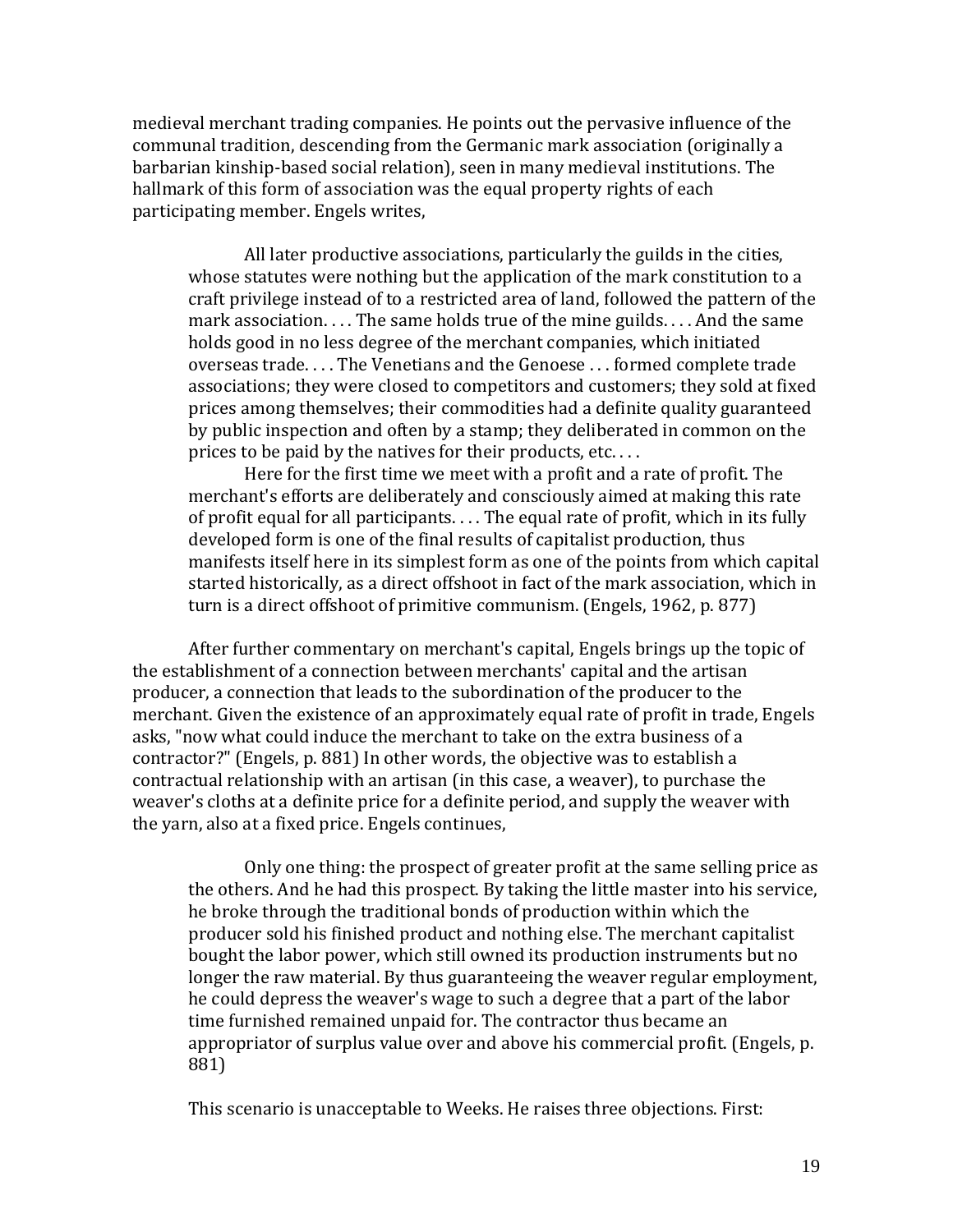Engels, then, hypothesizes that this basic change (the transition to capitalist production) is achieved essentially without force;" secondly, that "the explanation of the transition is situated at the individual level;" (Weeks, p.21) and third, that Engels characterizes this historic transition as "a sort of social contract in which one group chooses wage slavery and the other group greater profit. (p. 22)

Let's take the second objection first, that the explanation is "situated at the individual level." The transition to capitalism can be explained in different ways, depending on which aspect of the process is under consideration. It is useful to describe individual "cases" that typify the kinds of relations that are being built up on a broader scale, since these interactions among individuals of different classes within limits—can be seen as the individual instances of the actual process by which capitalism comes into being. As Marx indicated,

If, therefore, commodity production, or one of its associated processes, is to be judged according to its own economic laws, we must consider each act of exchange by itself, apart from any connection with the act of exchange preceding it and that following it. And since sales and purchases are negotiated solely between particular individuals, it is not admissible to look here for relations between whole social classes. (Marx, 1977, p. 733)

As to Weeks's third complaint was that Engels envisioned the transition to capitalism as a "social contract;" but as Engels made clear, the relation between the merchant and the weaver is not a "social contract," but an economic, or business relation between individuals, conditioned by the economic opportunities available at a particular time and place. It begins as a relationship of equal exchange, but contains within itself the potential to become an exploitative relation. The appearance of equality, however, is maintained, even while the relationship evolves into one of unequal exchange, or exploitation. Marx commented on this process:

The way in which money transforms itself into capital often shows itself quite tangibly in history; e.g. when the merchant induces a number of weavers and spinners, who until then wove and spun as a rural, secondary operation, to work for him, making their secondary into their chief occupation; but then has them in his power and has brought them under his command as wage laborers. . . . All that he has done is to restrict them little by little to one kind of work in which they become dependent on selling, on the buyer, the merchant, and ultimately produce only for and through him. He bought their labor originally only by buying their product; as soon as they restrict themselves to the production of this exchange value and thus must directly produce exchange values, must exchange their labor entirely for money in order to survive, then they come under his command, and at the end, even the illusion that they sold him products disappears. (Marx, 1973, p. 510)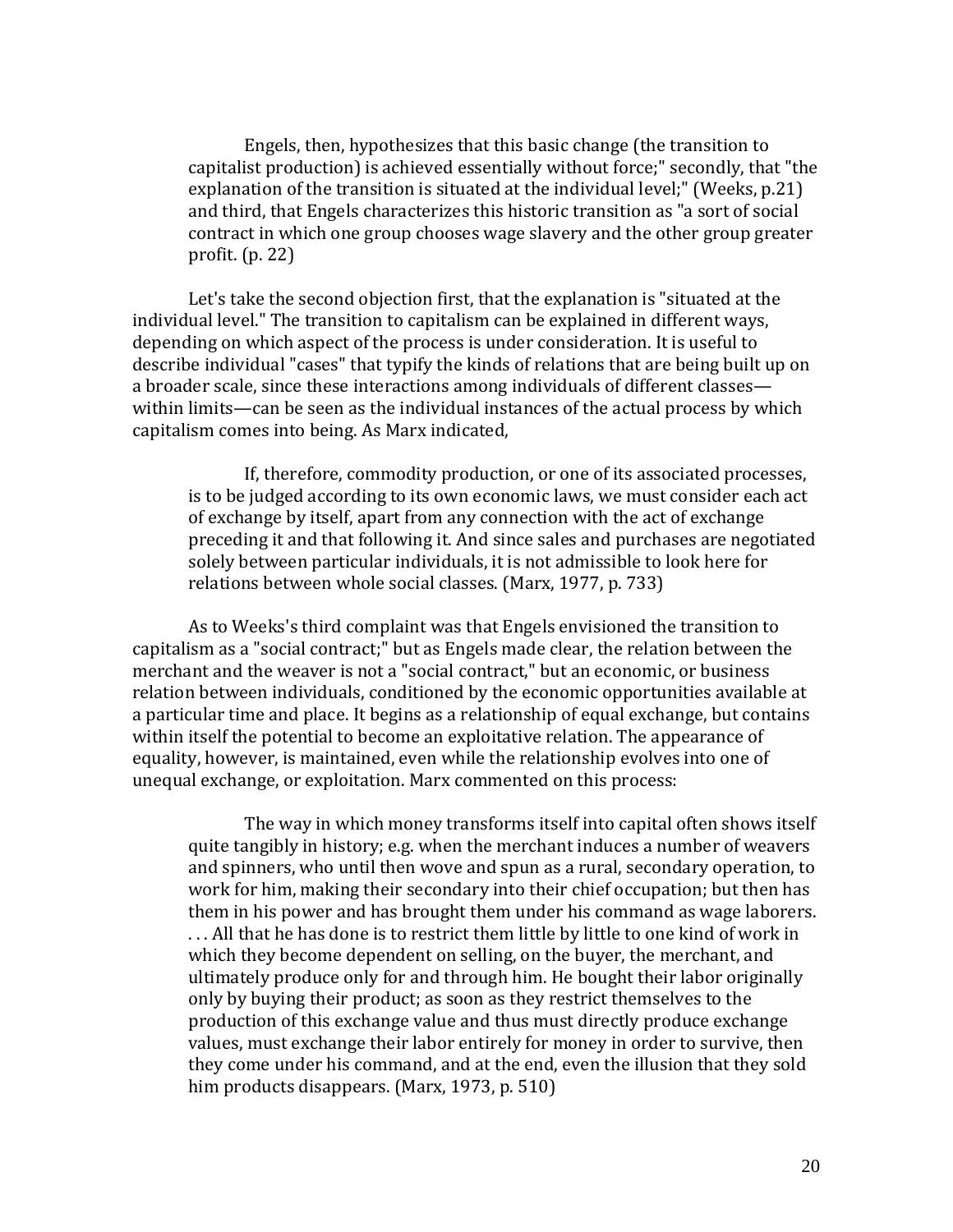The relationship between merchant and artisan does not necessarily begin as exploitation, and is certainly not viewed as such by the artisan. Thus when Weeks claims that, "Engels considers that the artisan willingly, voluntarily accepts the exploitation that that profit making requires. . ." (Weeks, p. 22), he misinterprets Engels. Engels said, "by thus guaranteeing the weaver regular employment, he could depress the weaver's wage. . .". The weaver has a motive for accepting the relation: "regular employment." Weeks, however, considers the idea that the merchant was able to guarantee permanent employment to the weaver "astounding." He argues,

The idea that capitalists (and capitalism) can deliver 'regular employment' is in-and-of-itself a quite astounding idea, when one realizes that the capitalist mode of production is the first to generate idleness for a part of the laboring population as an endemic and systematic characteristic of its operation. (Weeks, p. 59)

Weeks seems to think that Engels believes that the merchant cleverly imposes the entire capitalist mode of production on the unsuspecting independent artisan in the course of an afternoon's bargaining. But it should be kept in mind here that the example Engels proposes is one in which the two parties enter into a commercial/legal contract. It is this contract (and not the entire capitalist system) which binds the merchant to buy a specific amount of the weaver's output at a stipulated price over a specified period of time. This could give such contracting weavers an advantage over their peers who did not have such a contract, if buyers for their goods were hard to come by.

The problem of unemployment is not restricted to the capitalist system, even though, as Weeks argues correctly, capitalism is the first mode of production to make it systematic. Unemployment occurred episodically in the middle ages, and at times became acute during the early years of capitalist development. As Pirenne writes of the fifteenth-century Flemish textile towns,

The crowds of workers in the great industrial towns seemed to have lived in a condition very like that of the modern proletariat. Their existence was precarious, and at the mercy of crises and stoppages. When work failed, the workmen everywhere lost all means of subsistence, and bands of the unemployed spread through the country, begging the bread they could no longer gain by their labor. (Pirenne, p. 95)

Pirenne then describes the social relations of the small producers, consisting of masters and apprentices working in small shops. Merchants entered into exchange relations with the textile artisans, and he describes the character of these relations in the following way:

As we have already seen in dealing with the trade in the necessaries of life, the economic liberty of the merchants was complete. Wholesale traffic in wool and cloth was as free from municipal restrictions, as industrial labor was subject to civic superintendence and control. The big merchants could buy and bring into the towns indefinite quantities of merchandise as they pleased; the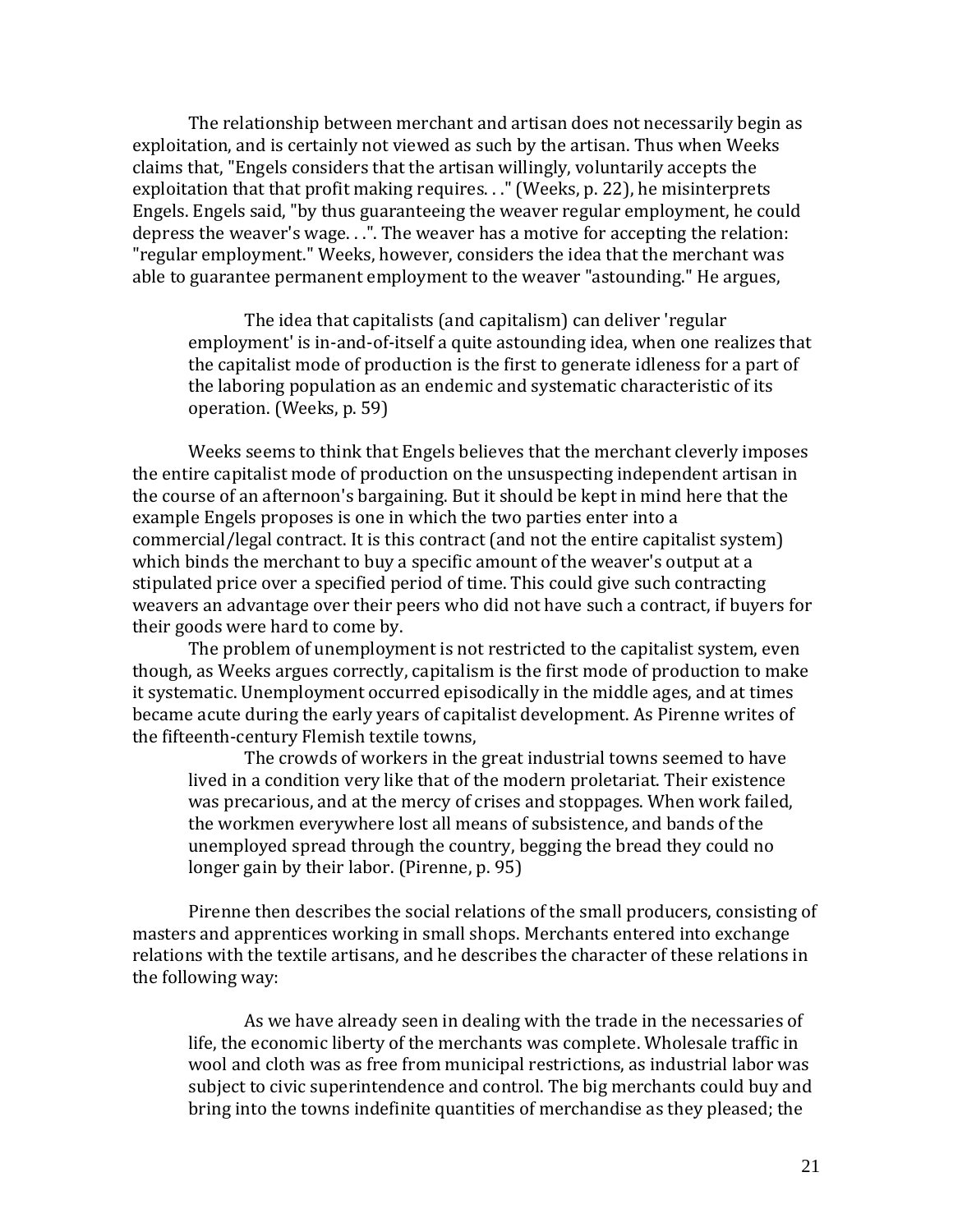associations which they formed among themselves brooked no control: no one laid down a maximum for the price they demanded of the buyer. . .". [As Engels pointed out, the merchant companies "sold at prices fixed among themselves." "They alone in their guilds or hansas, voluntary associations comparable to our syndicates and trusts, could impose respect for certain rules and methods."] (Pirenne, p. 99)

Given the unemployment problem, and the economic power of the merchants, is it wrong for Engels to assume that weavers could initially benefit by entering into contractual business relations with merchants? It is true that the growing power of the merchants eventually reduced the artisans to proletarians, but at first this power offered the artisans a guaranteed market for their goods.

Another writer, Clapham, speaks of the problem of unemployment in the Yorkshire textile industry in 1304, and attributes this, in part, to the tendency on the part of merchants to get their work done in the countryside, rather than going to the urban artisans' textile guilds (Clapham, p. 156). Note that Marx, in the quote above, referred to merchants contracting with rural producers.

Lipson writes about a great depression in the English woolen industry in 1620. By this time, a special branch of merchants had developed, called "clothiers," who contracted with, or exploited, large masses of weavers and spinners. Lipson writes that the Privy Council

. . . summoned representatives of the clothiers to the capital, and issued a circular letter to the Justices of the clothing counties enjoining them to keep their workfolk in employment. The clothiers were not to be allowed to dismiss their artisans at pleasure, for, 'those who have gained in profitable times must now be content to lose for the public good till the decay of trade be remedied.' (Lipson, p. 109)

This circumstance suggests that there was some public acceptance of the idea that the clothiers were required to provide work or assistance to their artisans in times of distress. This was a reflection of medieval institutional social relationships. Of course, such social agreements deteriorated over time as the merchants gradually fought their way to the control of industrial production, and later, to state power, as industrial capitalists. Lipson takes note of this change as well.

As regards unemployment the Government, after the Revolution [of 1688— JM], no longer required the clothiers to keep their men employed in times of trade depression, but distress was now relieved through the machinery of the Poor Law. (Lipson, p. 116)

Weeks, who was "astounded" at Engels's idea that "capitalists (and capitalism) can deliver 'regular employment,'" finds it only "slightly less astonishing . . . that producers would willingly accept a lower standard of living, even if such security of employment were magically guaranteed." (Weeks, p. 60) Here Weeks disregards the social reality that unemployment in precapitalist social conditions often meant no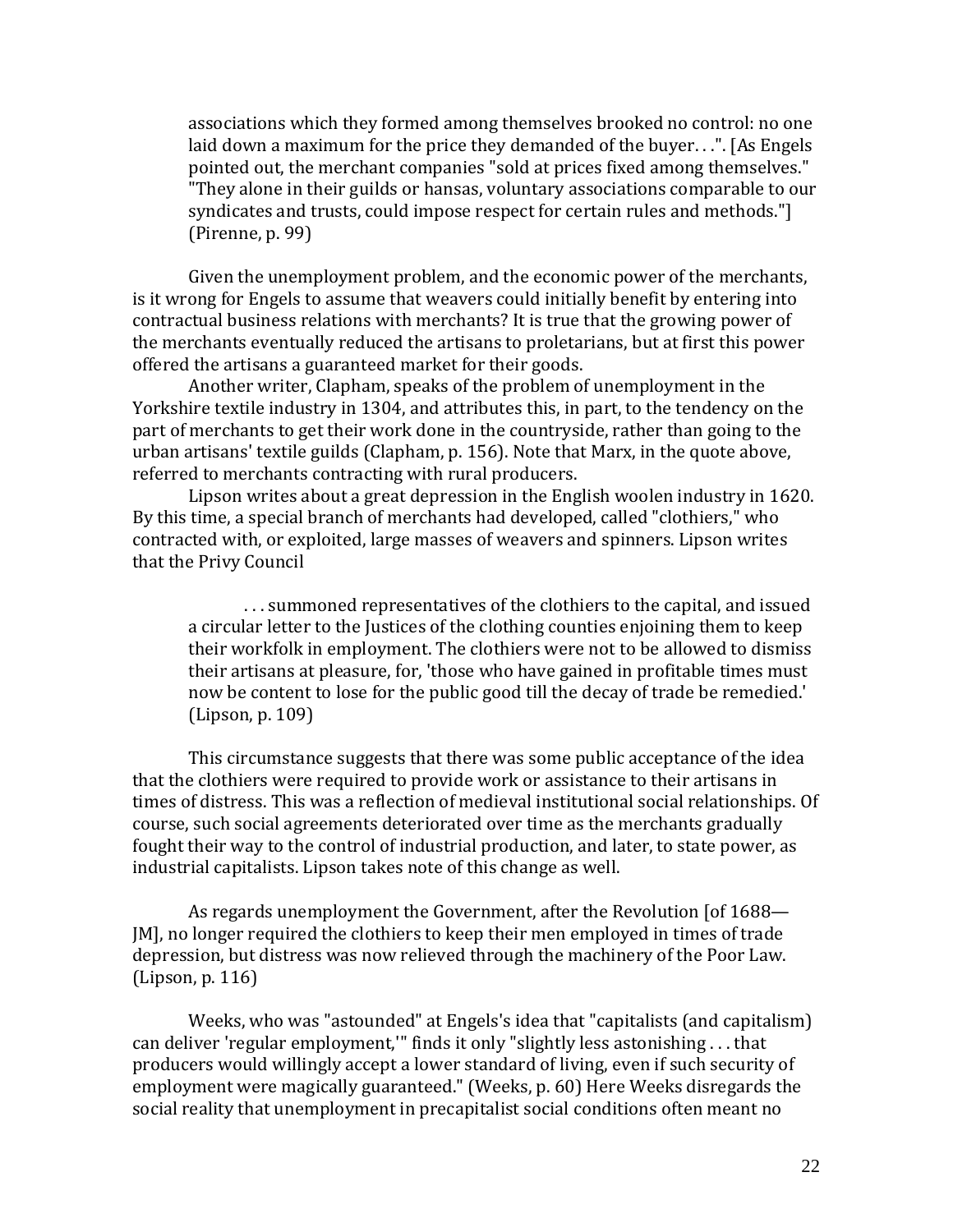income at all. This was at a time before Poor Law relief or unemployment compensation, and artisans who could find no buyers were faced with the prospect of begging or starving.

## THE ROLE OF FORCE IN HISTORY

As mentioned above, Weeks had three objections to Engels's description of the transition to capitalism. We have responded to the second and third objections. Now the first one was that, according to Weeks, Engels does not understand or recognize that force played an important role in the rise of capitalism. He misquotes Engels (here from *Anti-Duhring*) as saying,

The entire process [of the development of capitalism] is explained [Engels's text says, "can be explained"] by purely economic causes, without the necessity for recourse even in a single instance to robbery, the state, or political interference of any kind." (Weeks, p. 20; see Engels, 1987, p. 151)

Weeks then begins to recapitulate what he takes to be Engels's line of argument, saying that the "rural and urban producers had control or ownership of their tools and land," that, "under capitalist production relations it is the capitalist who monopolizes the means of production, with the result that the mass of the population must of necessity hire itself out to the capitalist." He concludes, "Engels, then, hypothesizes that this basic change is achieved essentially without force." (Weeks, p. 21)

Here he distorts Engels's meaning. Engels did not argue that force was not used, nor that the change was achieved "basically," "mainly," "essentially," or even "partially" without force. He was making a different point. He believed that force was irrelevant to explaining how capitalism arose. Engels argued that one did not need to have recourse to force as an explanatory mechanism; that the process could be explained by pointing to economic causes. Engels did not say that force was not used. But Weeks would have Engels saying that the basic change was "achieved essentially without force." By adding the qualifier "essentially," Weeks avoids accusing Engels of saying that the change was achieved "completely" without force, which would sound absurd to people familiar with Engels's writing on military affairs, but using the adjective "essentially" doesn't help all that much.

Further on Weeks returns to his argument that Engels belittled, or downplayed, the use of force in the rise of capitalism, stating:

Marx devoted an entire section of Volume I of *Capital* to the forceable [sic] methods that accompanied the emergence of capitalism. Indeed the titles of the chapters in this section indicate his view of the role of violence. Chapters XXVI – XXXIII of Volume I represent almost a continuous analysis of the violence necessary for the emergence of the capitalist mode of production. (Weeks, p. 57)

He then quotes Marx saying that force is "an essential element of the so-called primitive accumulation," and that force is "the midwife of every old society pregnant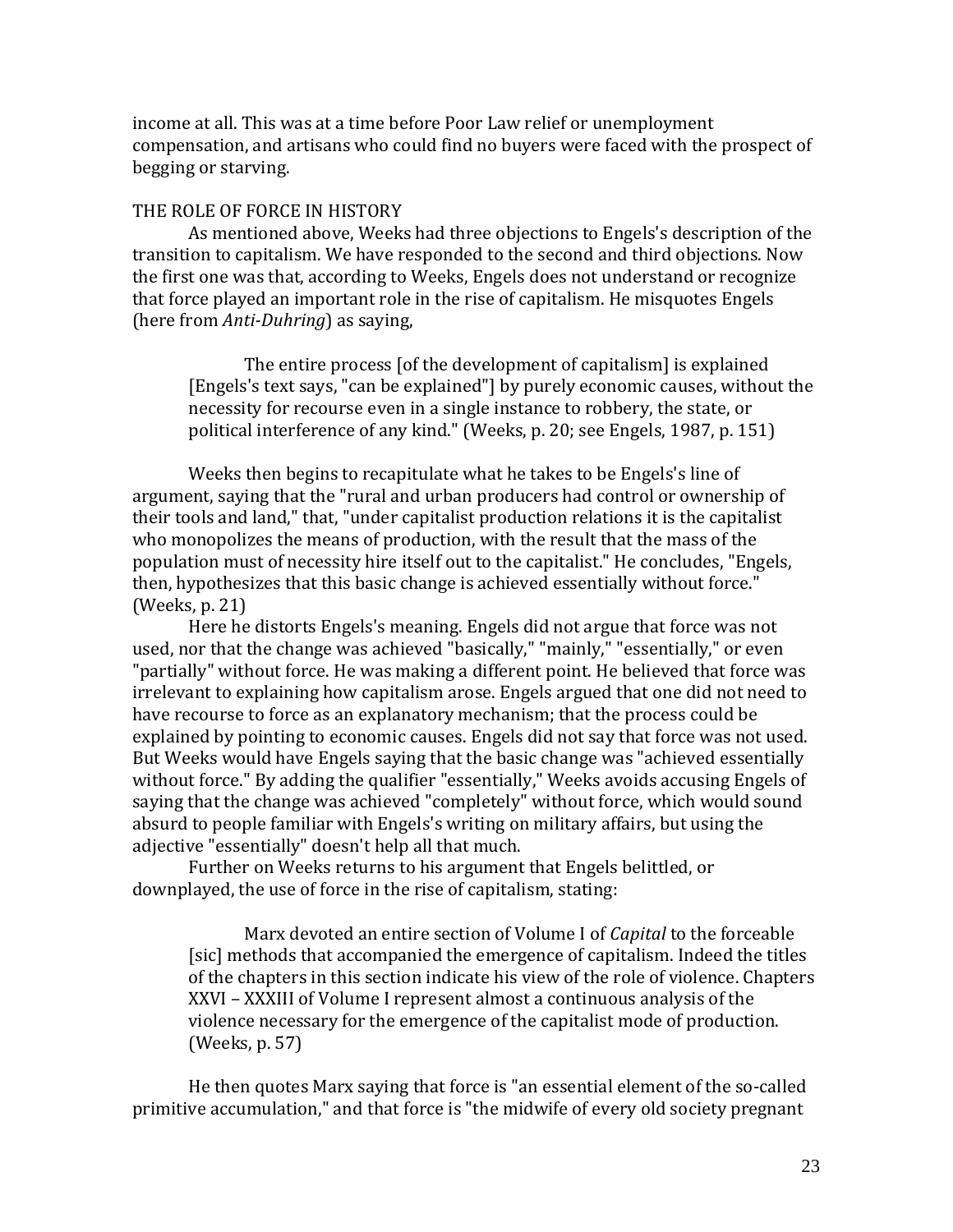with a new one." (Weeks, p. 57, 58. See Marx, 1977, p. 900, 916) But he does not indicate what he thinks about the relationship between force and economic processes.

Marx's metaphor of the "midwife" is a good one for clarifying this relationship. If one wants to understand the process of human reproduction (fertilization, embryology, etc.) then having recourse to the role of the midwife is not much use. It is better to study the facts of the reproduction process itself. The midwife only comes in after the fetus has fully developed and is ready to be born.

Likewise if one wants to know how and why the embryo of bourgeois society was conceived and germinated in the womb of feudal society, then any reference to the role of the "midwife" of force would be out of place. This was the point that Engels made in the passage quoted above. While force was used in many ways during the rise of capital, and this process was described and analyzed by Engels and Marx, force can't explain why this rise occurred. Marx referred to this relationship in Chapter 27 of *Capital*, Vol. I, in his discussion of the forcible separation of peasants from their land:

We leave on one side here the purely economic driving forces behind the agricultural revolution. We deal only with the violent means employed. (Marx, 1977, p. 883)

Marx and Engels set out their views on the role of force in history in their joint work, *The German Ideology*, where they explain that the economic evolution of the productive forces is the determining element in the history of human society, and that class struggles, wars, conquests, etc., merely determine which class or which nation will benefit from, or control, these productive forces. (See Marx and Engels, 1976, V. 5, p. 84)

# THE LAW OF VALUE IN HISTORY

As indicated above, Weeks does not feel entirely comfortable with the idea that the law of value existed at all prior to the rise of capitalism. But he is not clear or consistent on this question. At one point he argues,

The recognition that the law of value first became operative under capitalism and not before is a scientific insight of considerable political importance. . . . (Weeks, p. 45)

But this statement implies the possibility that the law of value *existed* prior to the rise of capitalism, but that it did not become *operative* until then. If this is Weeks' meaning, it would then have to be explained. Earlier Weeks had stated:

It is important not to get caught up in a semantical argument. As value has been defined here, it regulates price only under capitalist relations and can be used as a tool of analysis only in capitalist society. Obviously, value reaches its full development as a historical process. Fine, whose analysis of value and the law of value is essentially in agreement with the argument of this chapter,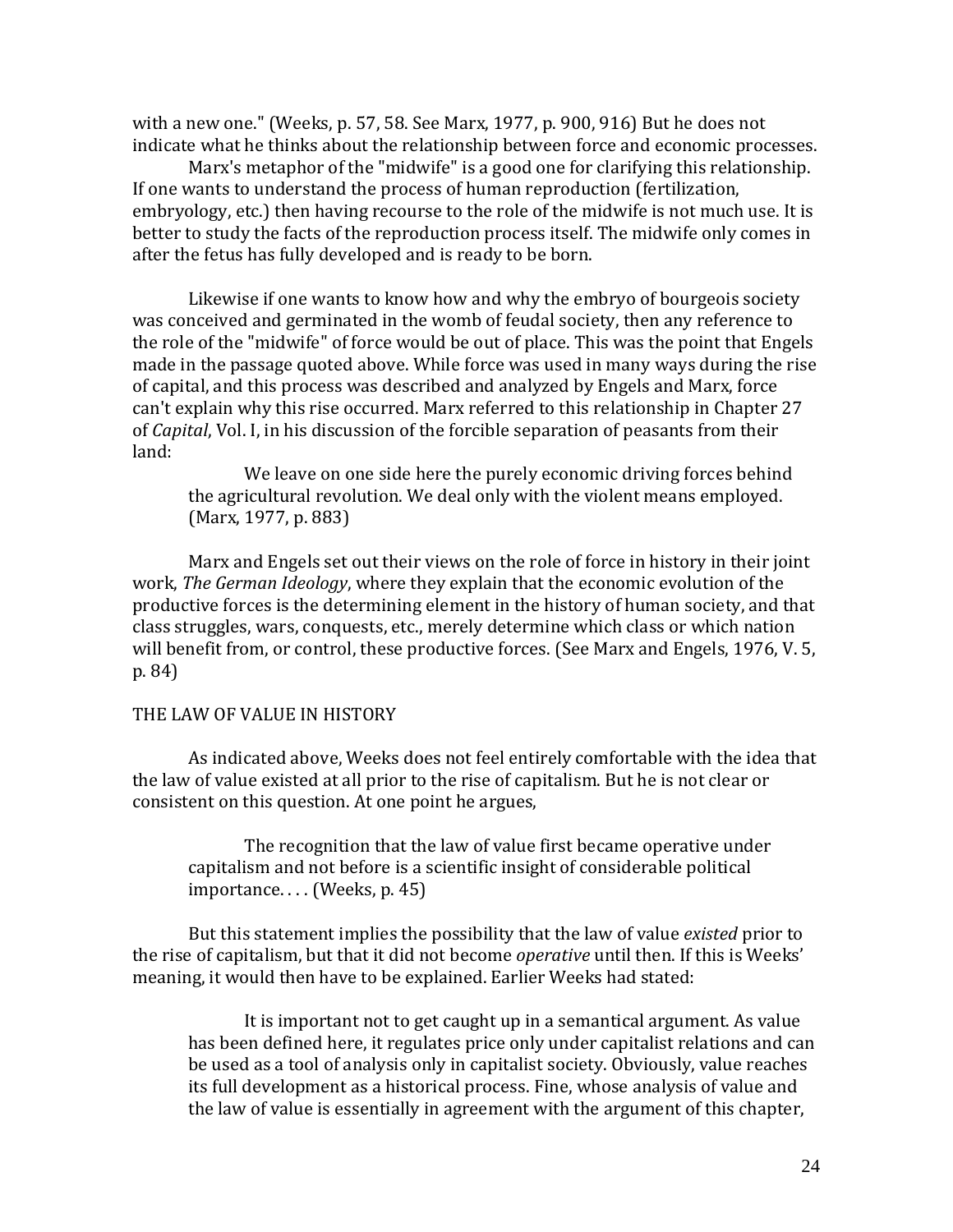refers to 'lower forms of value' which exist in precapitalist society. Certainly this is a legitimate use of terms, though it has the danger of opening the door to confusion and misinterpretation. The essential point to be made, whatever terms are used, is that only under capitalism is concrete labor in general metamorphosed into abstract labor, and only under capitalism is this necessary in order to bring about the reproduction of class relations. (Weeks, p. 38)

Indeed, "lower forms of value" existed in history, and Marx and Engels analyzed them extensively, as we have already seen. Perhaps in doing so they "opened the door to confusion and misinterpretation," but isn't that true of all genuinely scientific creative activity? Opening the door to confusion and misinterpretation is unquestionably the byproduct of every scientific discovery. But such discoveries also open the door to the future.

Regarding "lower forms of value," Marx pointed out,

Hence, within the system of bourgeois society, capital follows immediately after money. In history, other systems came before, and they form the material basis of a less complete development of value. (Marx, 1973, p. 252)

Not wanting to accept the law of value as the law which expresses the logical development of the categories of commodity production, Weeks comes finally to the conclusion that there were other laws that governed the process of commodity production and exchange before the rise of the law of value in its *operational* form. Since Marx did not speak of the existence of such laws, Weeks, naturally, must step forward as the pioneer enunciator of these laws. There are two such laws, he claims: "the law of subsistence," and "the law of monetary costs and subsistence." As he explains,

"While not wishing to coin a phrase, we might say that, when exchange is infrequent and the means of production unmonetized, it is ruled, for direct producers, by the 'law of subsistence'. (Weeks, p. 39)

In his formulation of the "law of subsistence," Weeks is concerned with the quantitative aspect of the exchange of the products of labor, which comes down to prices, and how prices are regulated. He envisions an environment in which the means of production are home-made by the small peasant producers, and only a portion of their products are marketed. In this situation the prices they receive for these products are ruled by "the condition that the exchange of use values cannot be on terms so unfavorable to the exchanging parties that it leaves those on one side of the exchange unable to satisfy their subsistence needs." (Weeks, p. 39)

Once the level of exchange, and production for exchange, advances to the point that a market exists for the buying and selling of the means of production among the petty agrarian producers, a new law takes the place of the old, according to Weeks.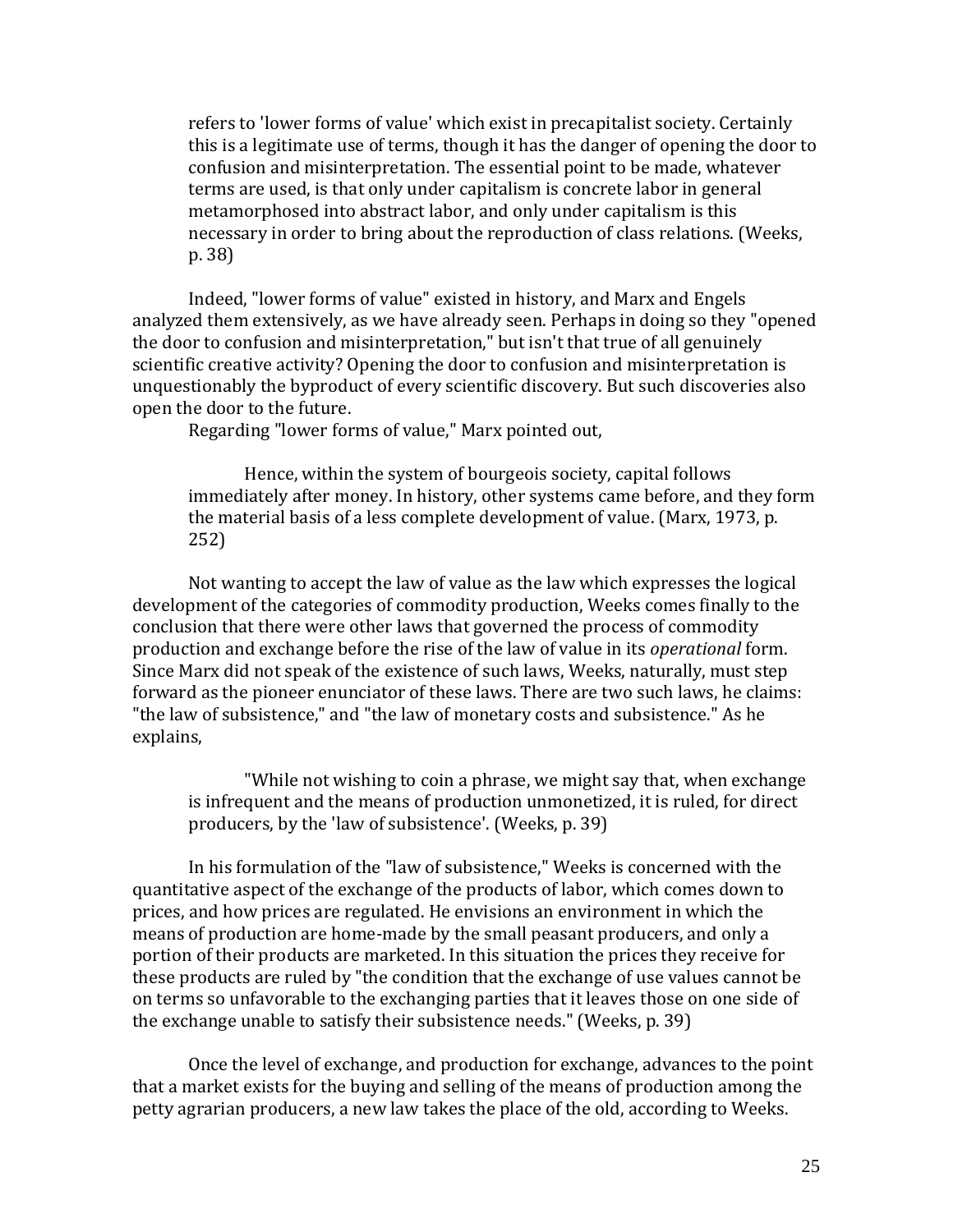This is the "law of monetary costs and subsistence," because now the peasants have to take into account their costs of production. Weeks wants to make it clear that these two laws are not at all the same thing as the "law of value," and are counterposed to it. Thus he maintains,

As long as labor power is not monetized, it is not possible to speak of value, except as an externally, idealistically imposed benchmark; it would be an anachronism to do so. When labor power becomes a commodity, under capitalist relations of production, it first becomes possible to apply the concept of value, and the indeterminacy of exchange disappears. (Weeks, p. 40)

To say that value can only be regarded as an "externally, idealistically imposed benchmark" in precapitalist societies, is to say that it did not exist as a functioning social reality there. But Marx and Engels recognized and explained that the form of value which prevails in capitalist society is the result of a long series of prior forms of expression of value. To analyze the history of these previous forms is to trace the history of the law of value. In this way it can be seen that there is a continuity of development, and that capitalism did not suddenly come out of nowhere, with its own completely new and unprecedented "law of value." And further, this view corresponds to Engels's claim that the "law of value has prevailed during a period of from five to seven thousand years." (Engels, 1962, p. 876)

### THE QUANTITATIVE SIDE OF THE LAW OF VALUE

But Weeks's claim that the law of value does not prevail in precapitalist societies is rooted in the quantitative aspect of the law of value. He feels that in order for value to really exist, products must exchange in the market at an exchange rate that fluctuates around their value in labor time, or, at a higher stage, their prices of production. If these conditions do not obtain, Weeks believes, then value does not rule the exchange of commodities, and if it does not rule it is not operative, and therefore, in his view does not exist. Let's see how he develops this line of reasoning.

Weeks strives to obtain confirmation from the pages of Marx's writings for his view of value as something that could not really exist in precapitalist commodity exchange. He seems to find it in the following passage from *Capital*, Vol. III, in which Marx discusses a case of commodities selling consistently below their values:

For the peasant owning a parcel, the limit of exploitation [lower limit] is not set by the average profit of capital, in so far as he is a small capitalist; nor, on the other hand, by the necessity of rent, in so far as he is a landlord. The absolute limit for him as a small capitalist is no more than the wages he pays to himself, after deducting costs. So long as the price of the product covers these wages, he will cultivate his land and often at wages down to a physical minimum." (Weeks, p. 37. See Marx, 1962, p. 785)

Marx is referring here to a circumstance in which the product of the peasant proprietor is sold at a price which covers the expenses of production and provides a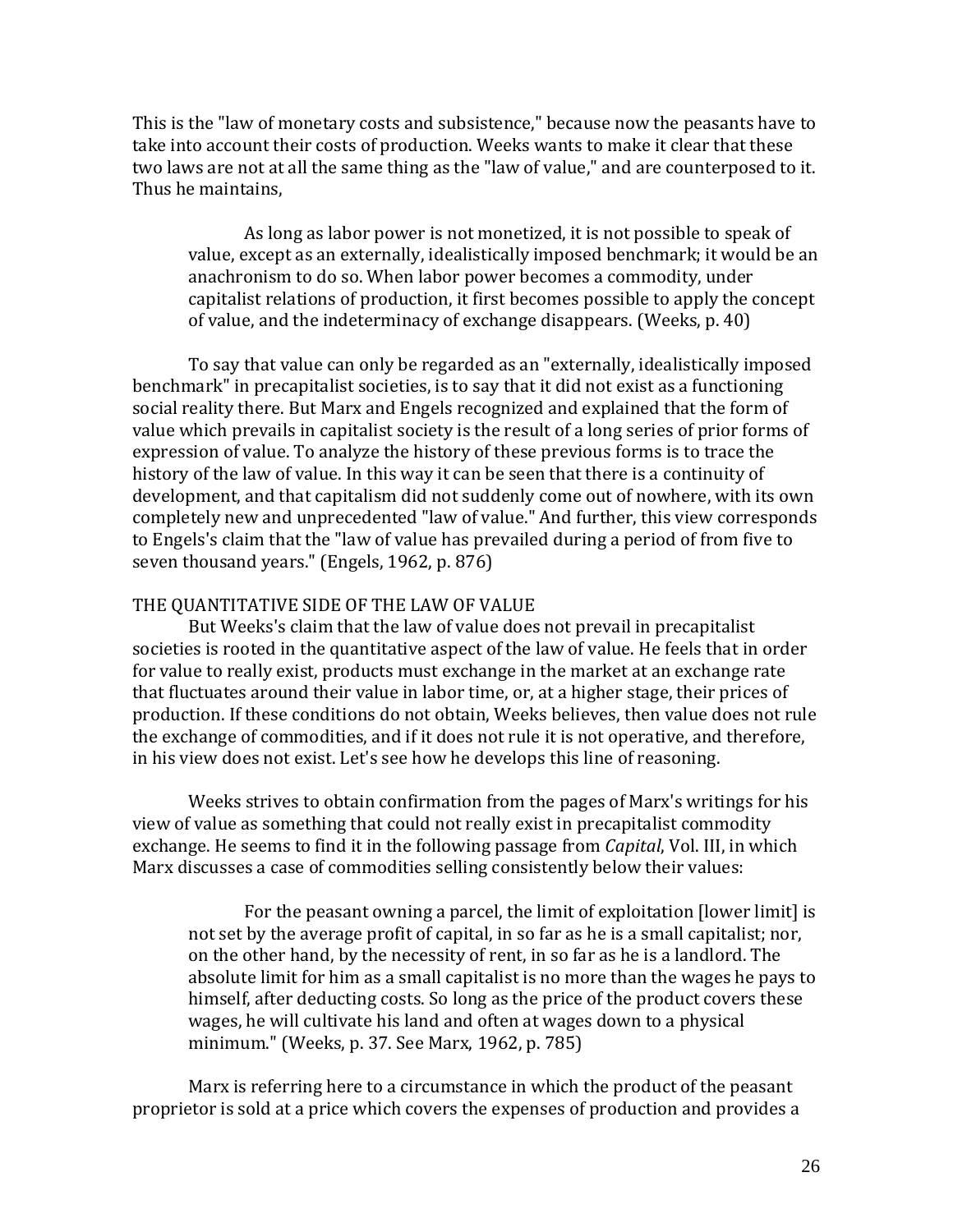meager subsistence to the peasant. Because of the economic conditions which affect this form of production (which are not explained here), the peasant cannot sell the products at their value. Does this mean that the law of value does not operate here? Weeks thinks so. He says,

This, of course, implies that exchange is not ruled by value, even if the peasant exchanges in a society that is predominantly capitalist." (Weeks, p. 37)

What Weeks ignores here is that the law of value is not an iron-clad regulator of prices, even in capitalist society where it develops to its fullest extent. Rather, it operates as a tendency, having a more or less pronounced influence on prices depending on circumstances. In the chapter from which this passage is taken, Marx explains why the peasant proprietors are unable to sell their products, on average, at prices that approximate their values. The markets for the products of these small producers reflect the underdeveloped conditions of commodity production, which limit the extent to which the law of value can affect prices. As Marx explained,

For the peasant parcel holder to cultivate his land, or to buy land for cultivation, it is therefore not necessary, as under the normal capitalist mode of production, that the market price of the agricultural products rise high enough to afford him the average profit, and still less a fixed excess above this average profit in the form of rent. It is not necessary, therefore, that the market price rise, either up to the value or the price of production of his product. (Marx, 1962, p. 786)

But this does not mean that the law of value does not exist, nor that it does not operate, in these conditions. The law of value, in its quantitative aspect, implies that prices oscillate around a level that represents the quantity of socially-necessary labor, measured by the hour, day or week, required for the production of these commodities. The peasants, many of them subsistence farmers who only market the surplus above their needs, sell on a market which has established customary prices, however much these prices may fluctuate due to the varying conditions of supply and demand, crop failures, etc. These customary prices reflect a distorted and immature expression of their labor values. This is why Marx, in the above passage, can refer to the "value or the price of production of his product" as an underlying quantitative potential, to which the market price does not rise.

This is a fluid situation in which the law of value gains strength as commodity production develops more fully, and the precapitalist restraints on this development are progressively overcome. This requires the fuller development of trade, of world markets, of the circulation of money, of the growth of money rent, the buying and selling of land, etc. From the standpoint of the development of the law of value, all these trends point towards the birth of a new mode of production which is founded on the full generalization of commodity production across all branches of production.

As capitalist production develops, a turning point is reached in which a decisively predominant fraction of the total social product takes the form of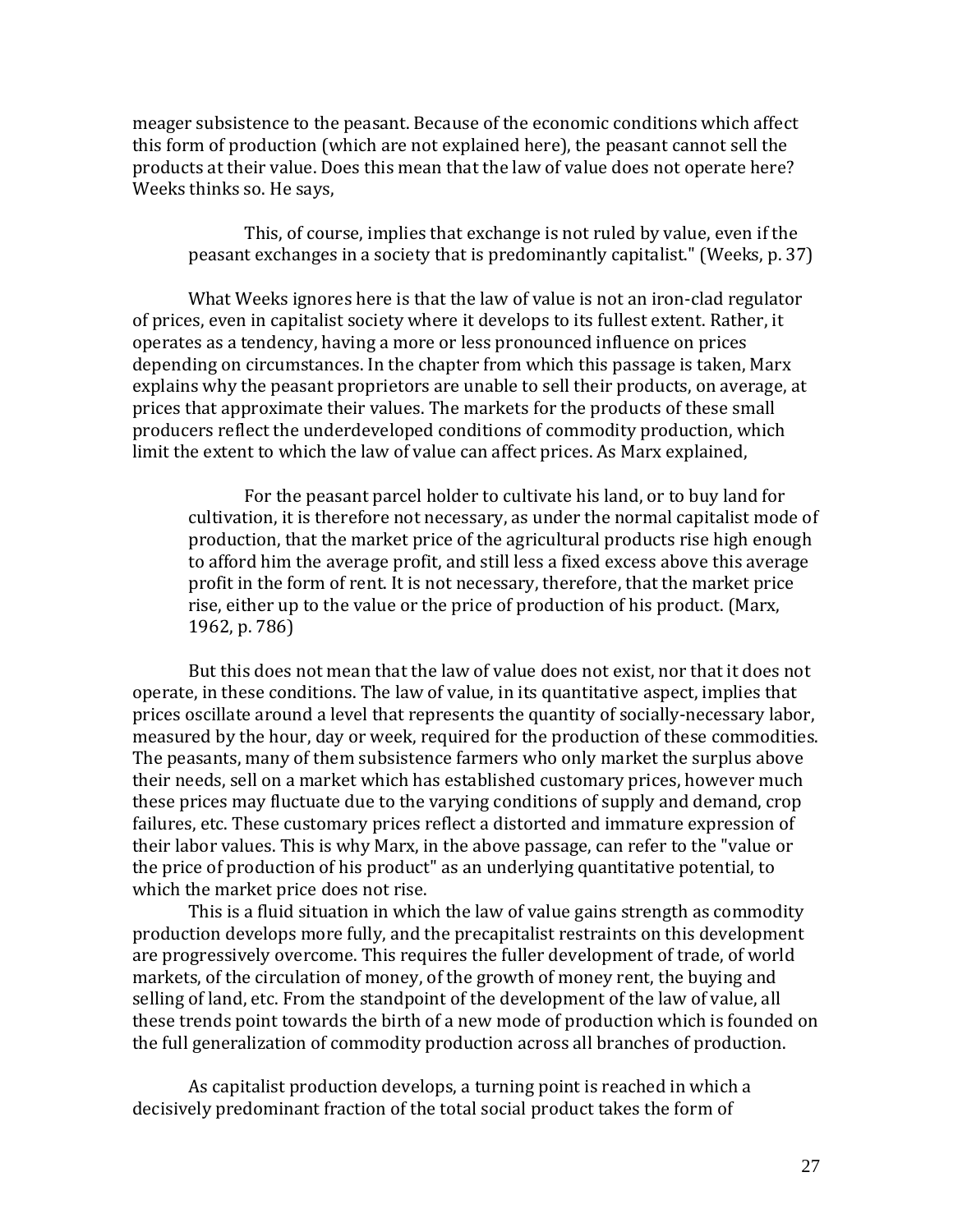commodities, and it is this which allows the law of value to determine more completely the prices of commodities. At the same time we must remember that the form of expression of the law of value changes as market prices come to be determined by the *prices of production*, which are modified expressions of value under the capitalist form of production. But even in this form, the law of value never achieves complete dominance over prices. There are many kinds of monopoly which restrict the full development of equality of all buyers and sellers who compete in the market, and therefore interfere with the full expression of the law of value.

However, Marx also pointed out that capitalist development was not necessary for the law of value to have a strong influence on prices. As he argued,

The exchange of commodities at their values, or approximately at their values, thus requires a much lower stage than their exchange at their prices of production, which requires a definite level of capitalist development.

Whatever the manner in which the prices of various commodities are first mutually fixed or regulated, their movements are always governed by the law of value. If the labor time required for their production happens to shrink, prices fall; if it increases, prices rise, provided other conditions remain the same. (Marx, 1962, p. 174)

The flaw in Weeks' understanding of the development of the law of value resides in his one-sided fixation on the quantitative side of the law, and in overlooking its qualitative meaning as a historical fact. Because his thinking is formalistic instead of dialectical, he does not recognize the partial, limited, embryonic expression of the law in precapitalist conditions, and feels that unless prices correspond closely to labor values or prices of production, the law of value does not operate and therefore does not exist. In the absence of the law of value in precapitalist conditions, Weeks believes it is necessary to introduce alternative laws, the "law of subsistence" and the "law of monetary costs and subsistence," to explain price phenomena.

In explaining the operation of these laws, Weeks focuses on what he calls the "determinacy" of prices. By this he seems to mean their stability or predictability. Prices that are highly "indeterminate" are prices that are relatively unaffected by market forces. He believes that in precapitalist societies, when the means of production are not "monetized," there is "considerable indeterminacy in exchange ratios." This stage corresponds to the operation of the "law of subsistence." (Weeks, p. 39) Later, with the development of the monetization of the means of production, the "law of monetary costs and subsistence" comes into operation, since the producers are now buying their productive equipment, and must cover their production costs out of the sale of their products. This reduces the "indeterminacy" of prices. Finally, with capitalism, the law of value comes into operation and the price "indeterminacy" disappears.

As value has been defined here, it regulates price only under capitalist relations and can be used as a tool of analysis only in capitalist society. (Weeks, p. 38)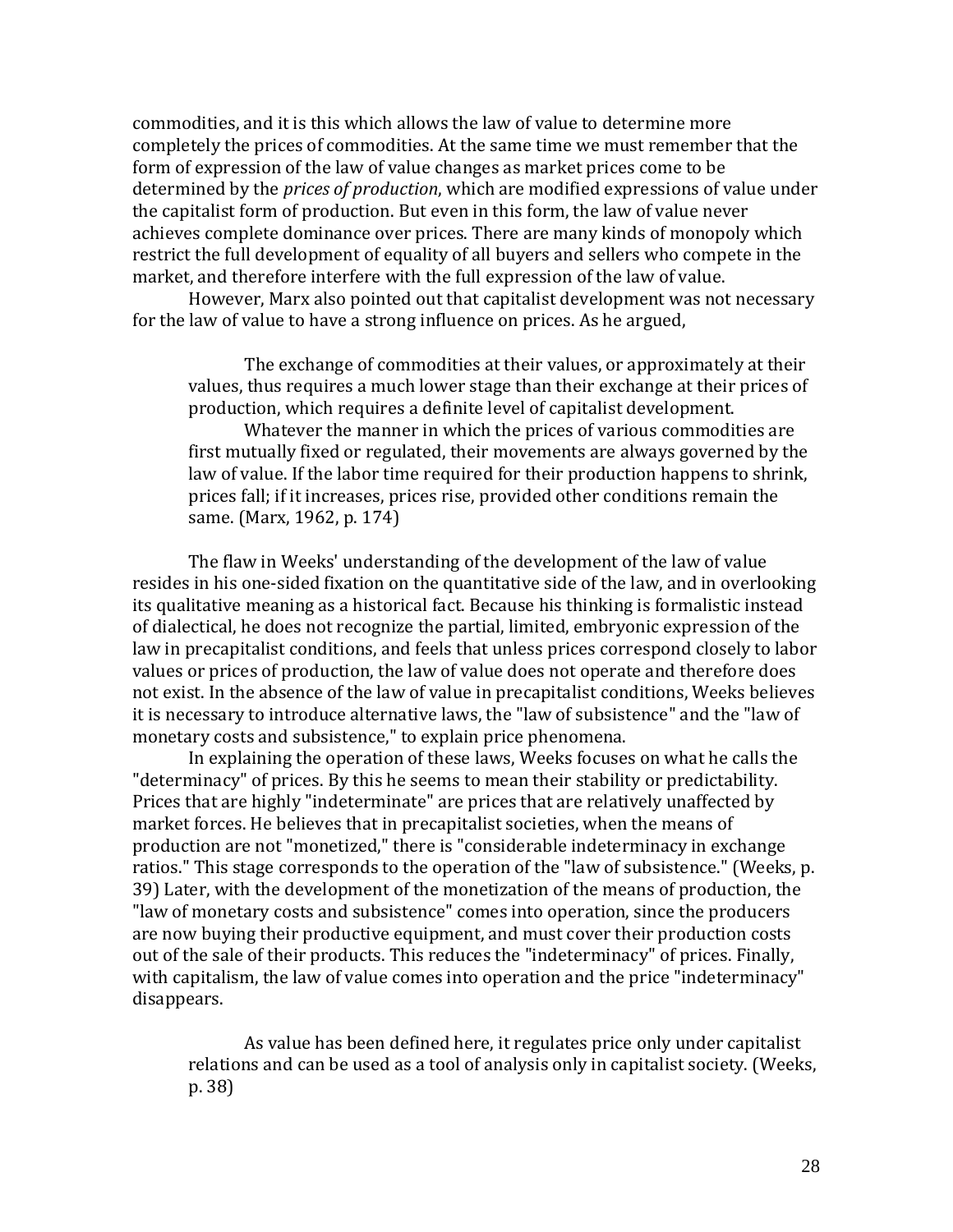When labor power becomes a commodity, under capitalist relations of production, it first becomes possible to apply the concept of value, and the indeterminacy of exchange disappears." (Weeks, p. 40)

Thus Weeks puts himself in the position of asserting the historical existence of money and prices before "value" itself arises. But the origin of money can only be explained as a step in the evolution of the law of value. Money came into existence thousands of years ago as a result of regularized and systematic bartering, which increasingly posited the need for a universal equivalent. As Marx explained,

The universal equivalent form comes and goes with the momentary social contacts which call it into existence. It is transiently attached to this or that commodity in alternation. But with the development of exchange it fixes itself firmly and exclusively onto particular kinds of commodity, i.e. it crystallizes out into the money-form. ... Nomadic peoples are the first to develop the money-form, because all their worldly possessions are in a moveable and therefore directly alienable form, and because their mode of life, by continually bringing them into contact with foreign communities, encourages the exchange of products. (Marx, 1977, p. 183)

# THE LAW OF VALUE -— QUALITY AND QUANTITY

The law of value is the logic of the development of value as a social form, from its beginnings in barter to its highest expression in capital. But the early appearance of the value form, stemming from regularized exchange and production for exchange, occurs in societies that are dominated by social relations that do not depend on commodity production. Because of this, the law of value cannot be fully developed. Commodity production is confined to a limited space within these precapitalist modes of production. And because it is thus confined, the potential contained within the value form cannot spread into the main spheres of productive labor. Further, the value form, enmeshed as it is within social forms that are alien to it, is distorted and contaminated by them. Only when commodity production is generalized, and the commodity becomes the dominant form taken by the products of labor, can the law of value reveal its full potential in daily life.

Regularized commodity exchange in ancient societies gives rise to the moneyform, which eventually becomes attached to precious metals, and in the higher stages, to silver and gold. Buying and selling commodities among the precapitalist communities, money dealing and money changing, develop as separate activities taken on by groups of people who specialize in exchange. Thus the value form becomes the basis for a way of life in the ancient world. Independent wealth, in the form of stocks of commodities and money, is built up by the merchant peoples or classes, and later becomes one of the starting points for the rise of the capitalist mode of production.

On the quantitative side, the exchange ratios of commodities produced for the market are determined most fundamentally by labor time, however much that determination fails to fully express itself in early commodity exchange. As Marx wrote,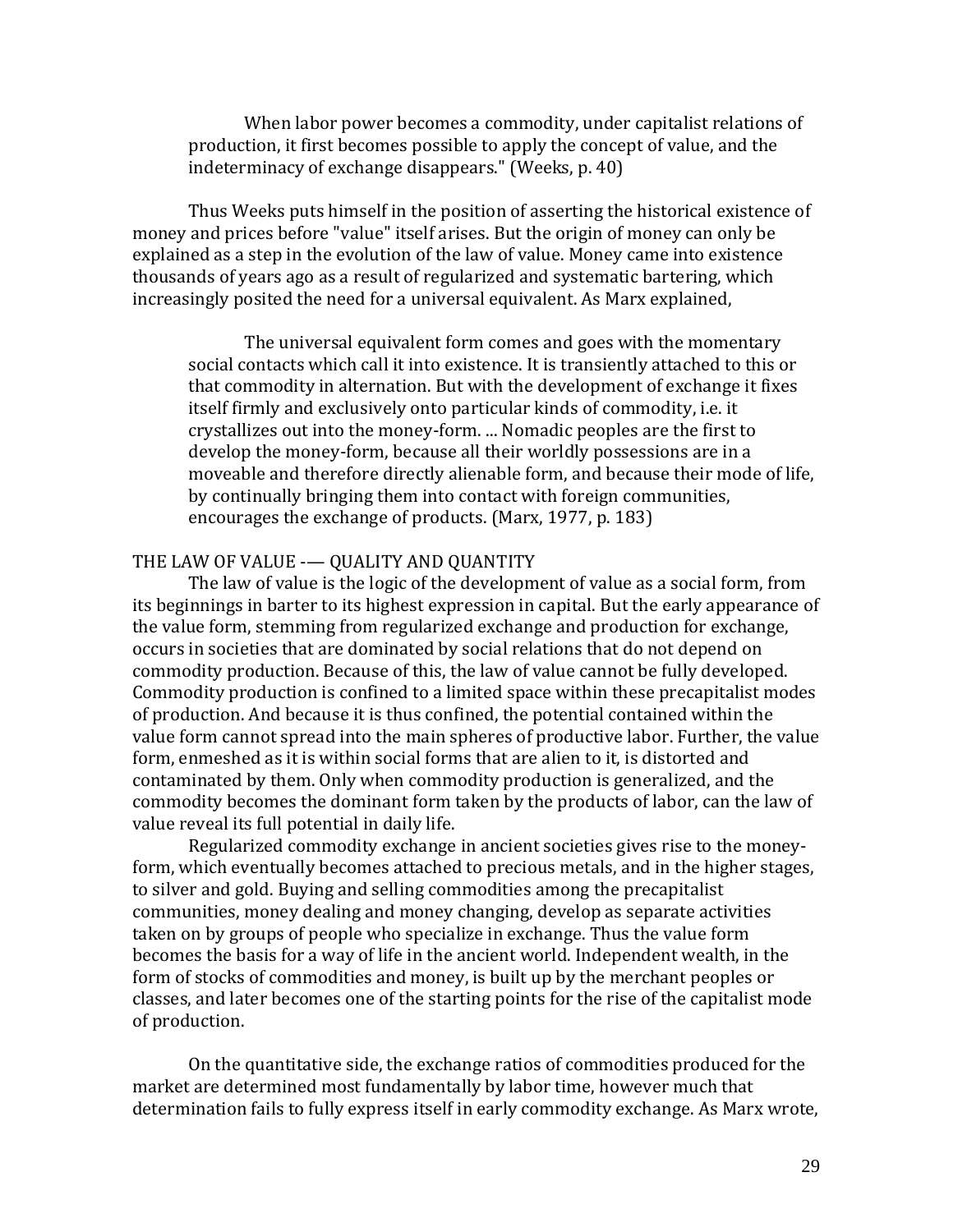Since labor is motion, time is its natural measure. Barter in its crudest form presupposes labor as substance and labor time as measure of commodities; this then emerges as soon as it becomes regularized, continuous, as soon as it contains within itself the reciprocal requirements for its renewal. (Marx, 1973, p. 205)

When commodity production subsists as a marginal activity, embedded within societies based on natural economies (barbarism, slavery, serfdom), the law of value is immature, overwhelmed by alien forces, and its operation is weak. But in spite of this weakness, it forms the basis for prices. The deviations of prices from their labortime values, resulting from external pressures, reflect this backwardness. But when commodity production develops more strongly as a separate sphere, especially with the rise of the towns in the Middle Ages, prices more closely approximate values. As Engels explained in the essay under consideration,

In a word: the Marxian law of value holds generally, as far as economic laws are valid at all, for the whole period of simple commodity production, that is, up to the time when the latter suffers a modification through the appearance of the capitalist form of production. Up to that time prices gravitate towards the values fixed according to the Marxian law and oscillate around those values, so that the more fully simple commodity production develops, the more the average prices over long periods uninterrupted by external violent disturbances coincide with values within a negligible margin. (Engels, 1962, p. 876)

# **CONCLUSION**

We have seen how John Weeks set out to separate Marx from Engels, to show that their "views on fundamental issues differed diametrically." We have seen how Weeks based his arguments on a misreading of the main source that he used, Engels's essay, "Law of Value and Rate of Profit." Beginning by misinterpreting a phrase of Engels, Weeks accuses him of philosophical idealism. He then charges Engels with developing a theory of value based on direct perception of labor time, when Engels was referring to peasant barter in which social experience provided knowledge of the average labor time needed for certain tasks.

Weeks misinterprets Engels again, and has him painting a picture of a society entirely made up of equal exchangers of commodities, instead of a precapitalist society of class exploitation. Here he fails to recognize the history of a sphere of commodity production in precapitalist societies, which existed as a subordinate element. Thus he cannot analyze value as a category which developed through history, implying instead that value did not exist prior to capitalism.

Since he does not analyze value historically, he cannot recognize the facts about property relations that developed out of commodity exchange. He does not believe that a sector of small property-holders, who exchanged their products on the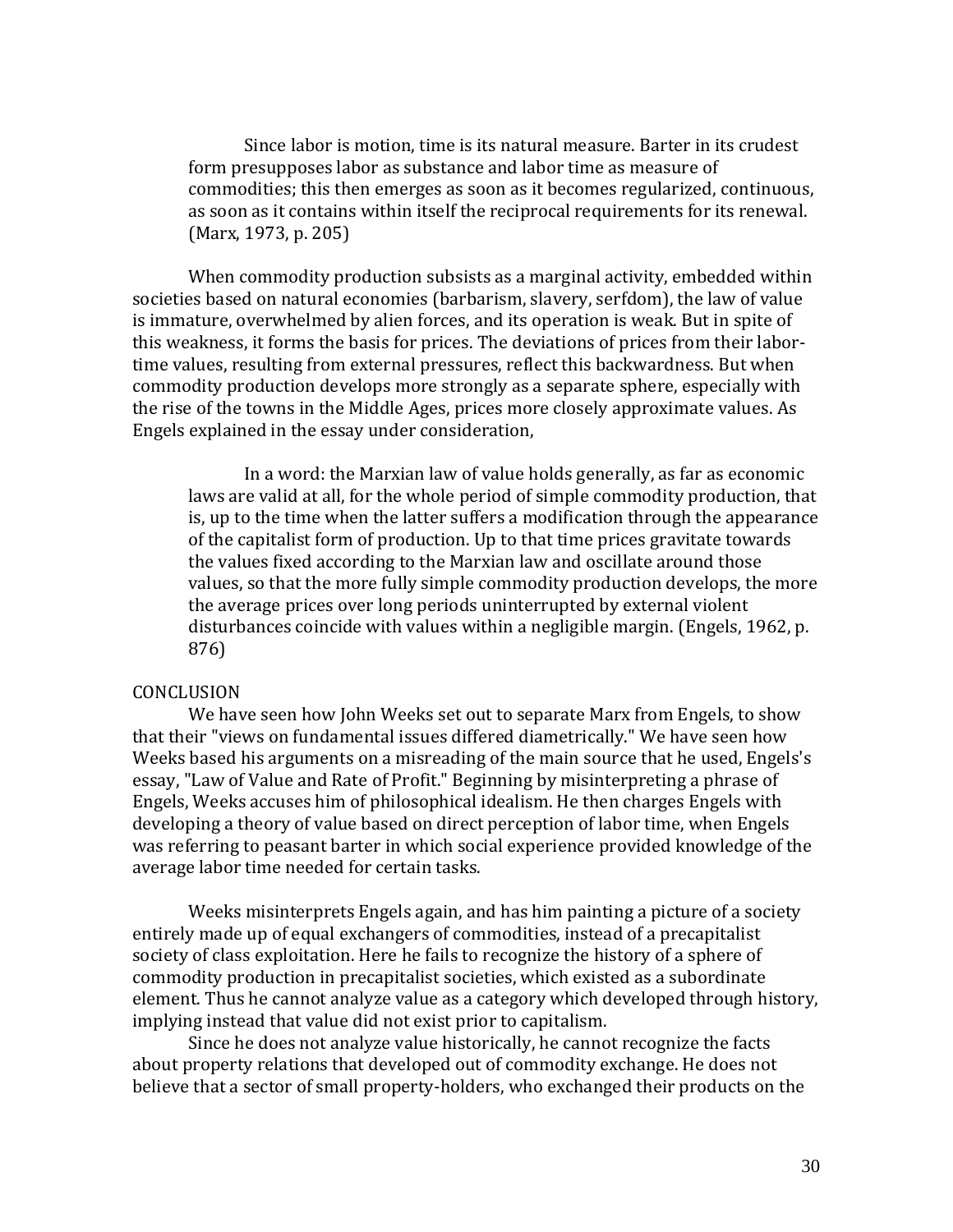market as equals, emerged out of the decline of feudalism in the later middle ages, even though Marx analyzed this as part of the prehistory of capitalism.

Not appreciating how commodity production helped create the conditions for the rise of capitalism, Weeks does not see how merchants' capital penetrated into the commodity-producing sector, forming the initial precursors of industrial capital. He sharply criticizes Engels for describing this transition as a process that took place in accordance with economic laws. For Weeks, force, and not economics, serves to explain why capitalism arose, yet he says nothing about how that might have happened. He tries to accuse Engels of denying that force was used, when Engels only explained that force cannot be used to explain historical changes that are brought about by economic causes.

An indication of Weeks's view that value did not exist before capitalism is his conclusion that it is necessary to invent alternative laws to fill the gap: the "law of subsistence," and the "law of monetary costs and subsistence." But here he only illustrates how far he has strayed from the views of Marx. In the course of setting out these ideas, Weeks forgets entirely the relation between money and value, bringing money onto the scene historically before value, and not explaining what he thinks money is or how it arose. Without realizing it, Weeks implies that money has no value.

As Weeks develops his theme, that Engels and Marx are at odds with each other, he relies on his own views to attack Engels. He affirms that his own views are derived from Marx's writings, or are inspired by Marx. But it has been shown here how far removed he is from the two. Weeks, in disagreeing with Engels, actually disagrees with Marx as well. At least, it is clear that he disagrees with Marx's analysis of precapitalist commodity production and exchange, and the historical development of the law of value.

When Engels wrote "Law of Value and Rate of Profit," he was defending views which he shared with Marx. Although Marx led the way in developing these ideas, Engels assisted in the work and assimilated the methods and conclusions of Marx into his own outlook. Weeks has nothing to say about the record of the relationship between the two great revolutionists. In fact, he has very little interest in the relationship between the two revolutionists. Instead of demonstrating a divergence between Engels and Marx, he offers extensive evidence of his own disagreement with Marx and Engels. A basic element of this essay has been to provide many passages from the writings of Marx and Engels which are so necessary to understand Marx's views on the topic. At the same time, these quotations amply illustrate how far Weeks remains from the ideas shared by the two great proletarian leaders.

#### BIBLIOGRAPHY

Clapham, J. *A Concise Economic History of Britain*. Cambridge: Cambridge University Press, 1963.